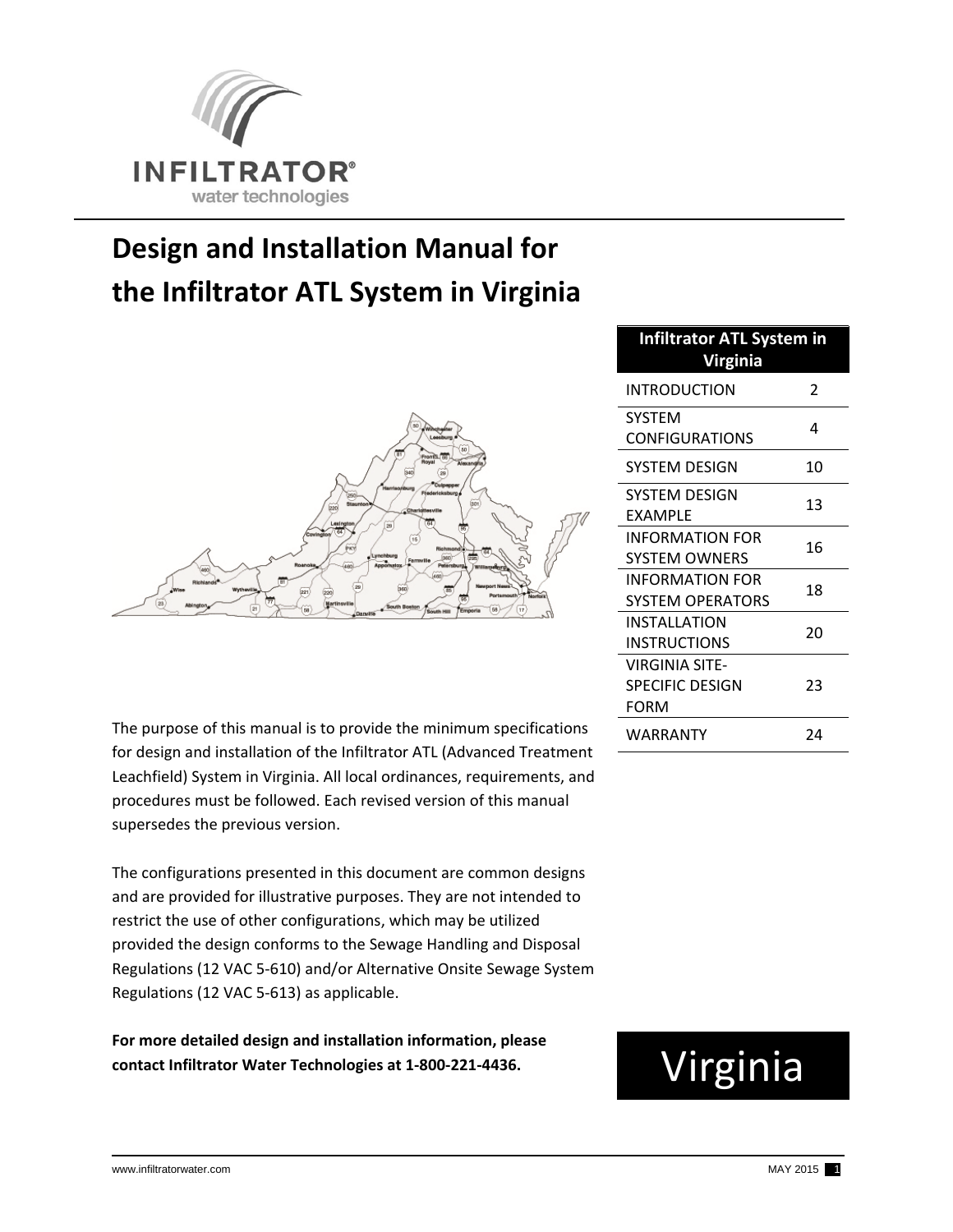## **The Infiltrator ATL System**

The Infiltrator ATL is a patent‐pending, proprietary system consisting of six components. Upon entering the Infiltrator ATL, septic tank effluent progresses through each component as follows:

- 4‐inch‐diameter pipe
- Large‐diameter synthetic aggregate;
- Coarse geotextile;
- Small-diameter synthetic aggregate;
- Fine geotextile; and
- 6‐inch depth of specified system sand.



#### **Infiltrator ATL System Definitions**

"System sand" is the term used to describe the ASTM C33 material that surrounds the Infiltrator ATL System conduits. Upon exiting the system sand, treated effluent is accepted by the underlying native soil.

In this document, the "system sand footprint" refers to the surface onto which the Infiltrator ATL System conduits are placed and the 12 inches of component sand. The "basal area footprint" refers to the interface between the lowermost surface of the system sand and native soil. These definitions are portrayed in the diagram below.

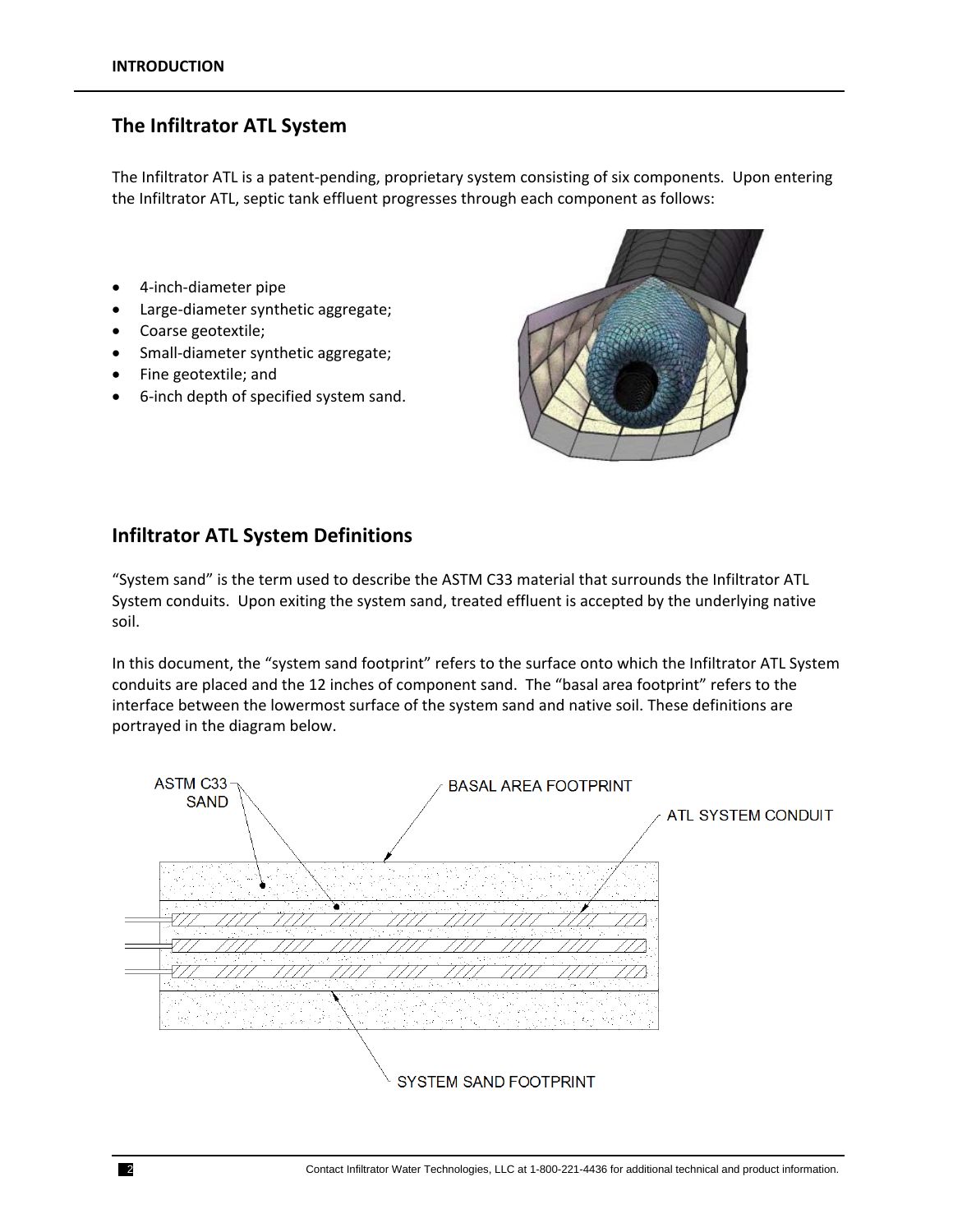## **Information Specific to Use of the Infiltrator ATL System in Virginia**

The Infiltrator ATL System is approved for use by the Virginia Department of Health as an alternative treatment system in accordance with the Alternative Onsite Sewage System Regulations (12 VAC 5‐613). Testing in accordance with NSF/ANSI Standard 40 has determined that the Infiltrator ATL System treats domestic strength wastewater to Class I levels, which allows for design and installation of the Infiltrator ATL System at modified TL‐2 loading rates per 12 VAC 5‐613‐80(10).

The following section of the Alternative Onsite Sewage System Regulations (12 VAC 5‐613) is not applicable to the use of the Infiltrator ATL System:

 12 VAC 5‐613‐80.(11): 12‐inch cover requirement. The Infiltrator ATL System may be designed and installed with a minimum of six inches of material that can sustain plant growth.

If design, installation, operation, or maintenance specifications are not specifically addressed in this manual, relevant requirements in the Sewage Handling and Disposal Regulations (12 VAC 5‐610) and Alternative Onsite Sewage System Regulations (12 VAC 5‐613) are applicable.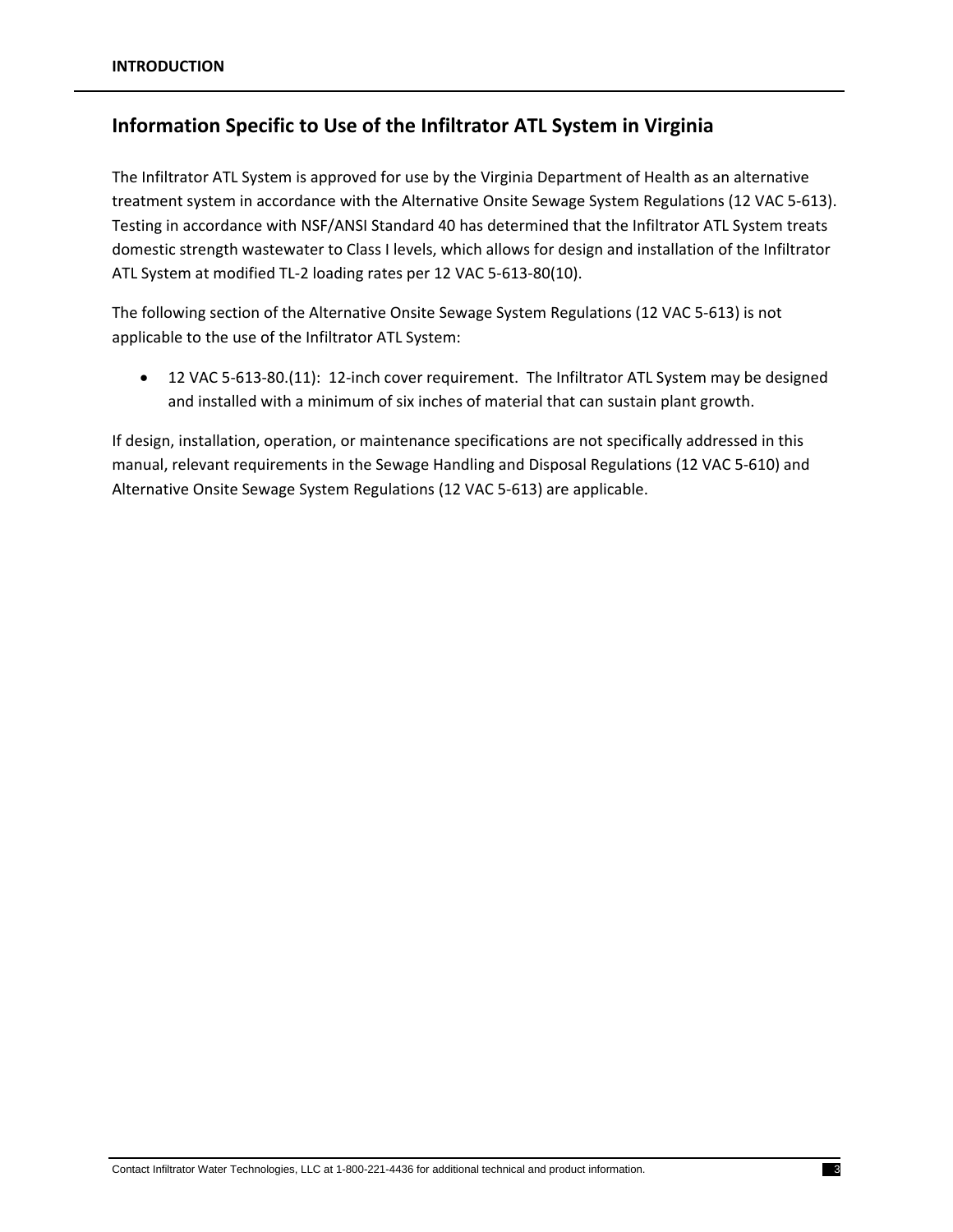The Infiltrator ATL System can be designed for use on level and sloped, subsurface and above‐ground sites. Examples are shown in the following pages.

The following minimum system sand dimensions are required for all Infiltrator ATL System configurations:

- 12 inches between adjacent Infiltrator ATL conduit rows;
- 12 inches beside (outside) any Infiltrator ATL conduit row with no adjacent conduit row; and
- 12 inches extending beyond both ends of the Infiltrator ATL conduit rows.

Additional requirements apply depending upon site‐specific slope conditions and the position of the Infiltrator ATL System relative to ground surface elevation, as outlined in Table 1.

| <b>Site-Specific</b><br><b>Slope Conditions</b> |                | <b>Requirements</b>                                                                                             |
|-------------------------------------------------|----------------|-----------------------------------------------------------------------------------------------------------------|
| Level<br>(less than or equal to 5% slope)       | $\bullet$      | No minimum sand extension requirements                                                                          |
| Sloped<br>(5 to 33% slope)                      | ٠<br>$\bullet$ | 25% maximum allowable system slope<br>2.5-foot-minimum downslope system sand<br>extension on above-ground sites |

**Table 1:** Infiltrator ATL requirements based on site‐specific conditions.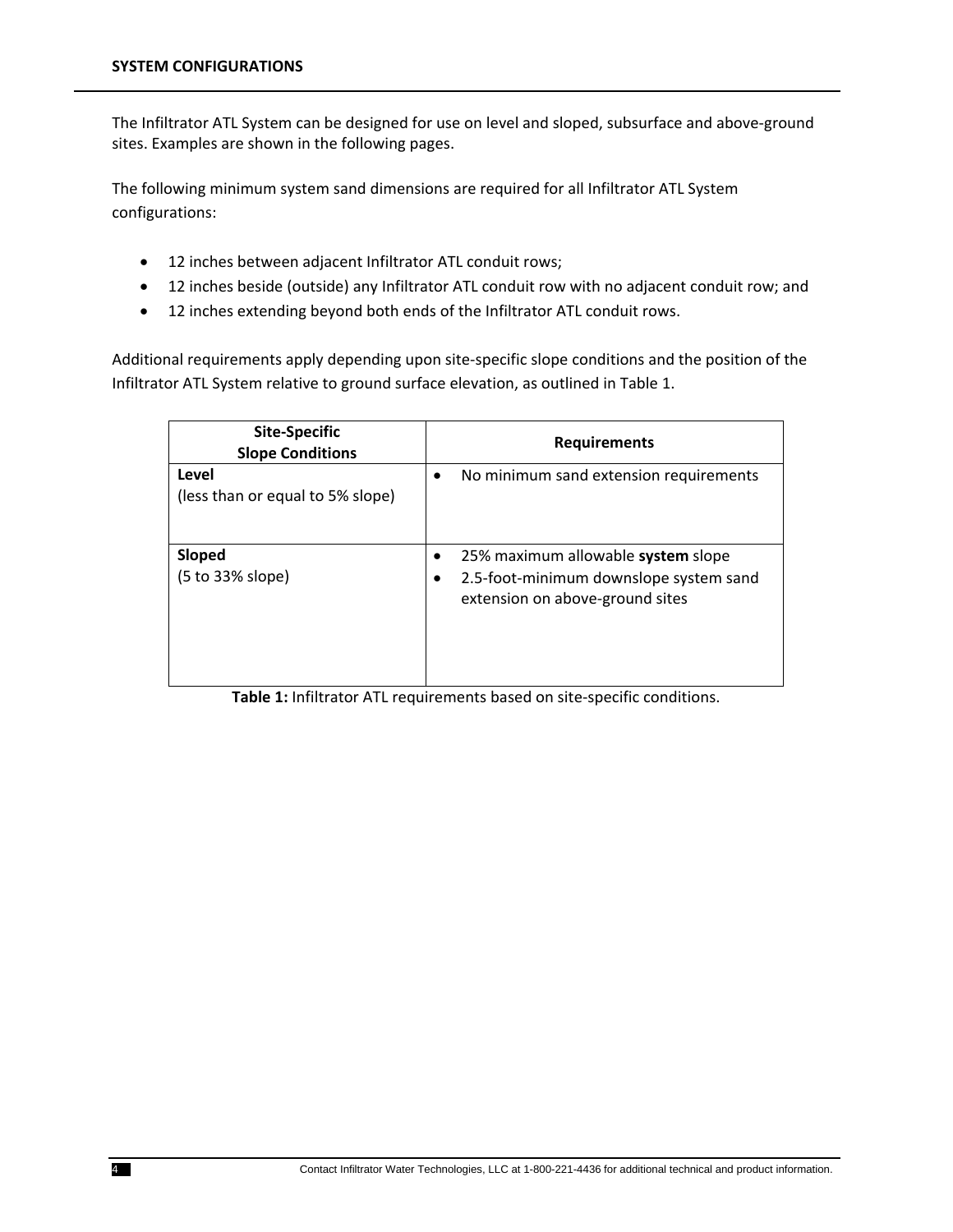## **Level Subsurface Systems**

#### **Cross‐Section View**





- 1. Number and length of conduits per design.
- 2. Venting is not required but is optional at the discretion of the designer.
- 3. Pumping is not required unless gravity flow cannot be achieved.
- 4. Observation ports are optional, per engineer design.
- 5. The ATL System is intended for use in non-traffic applications.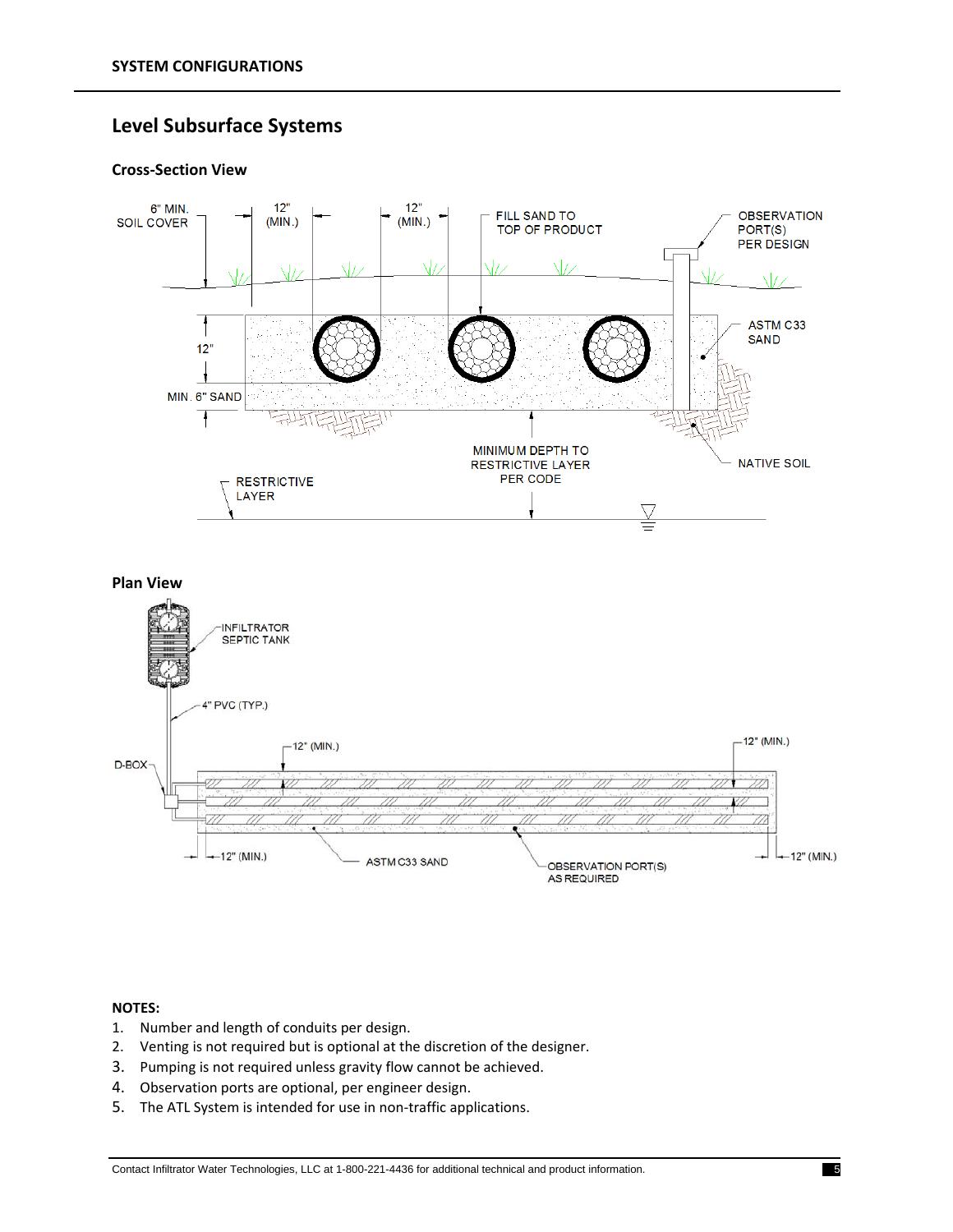## **Sloped Subsurface Systems**

#### **Cross‐Section View**



- 1. Number and length of conduits per design.
- 2. Venting is not required but is optional at the discretion of the designer.
- 3. Pumping is not required unless gravity flow cannot be achieved.
- 4. Observation ports are optional, per engineer design.
- 5. The ATL System is intended for use in non-traffic applications.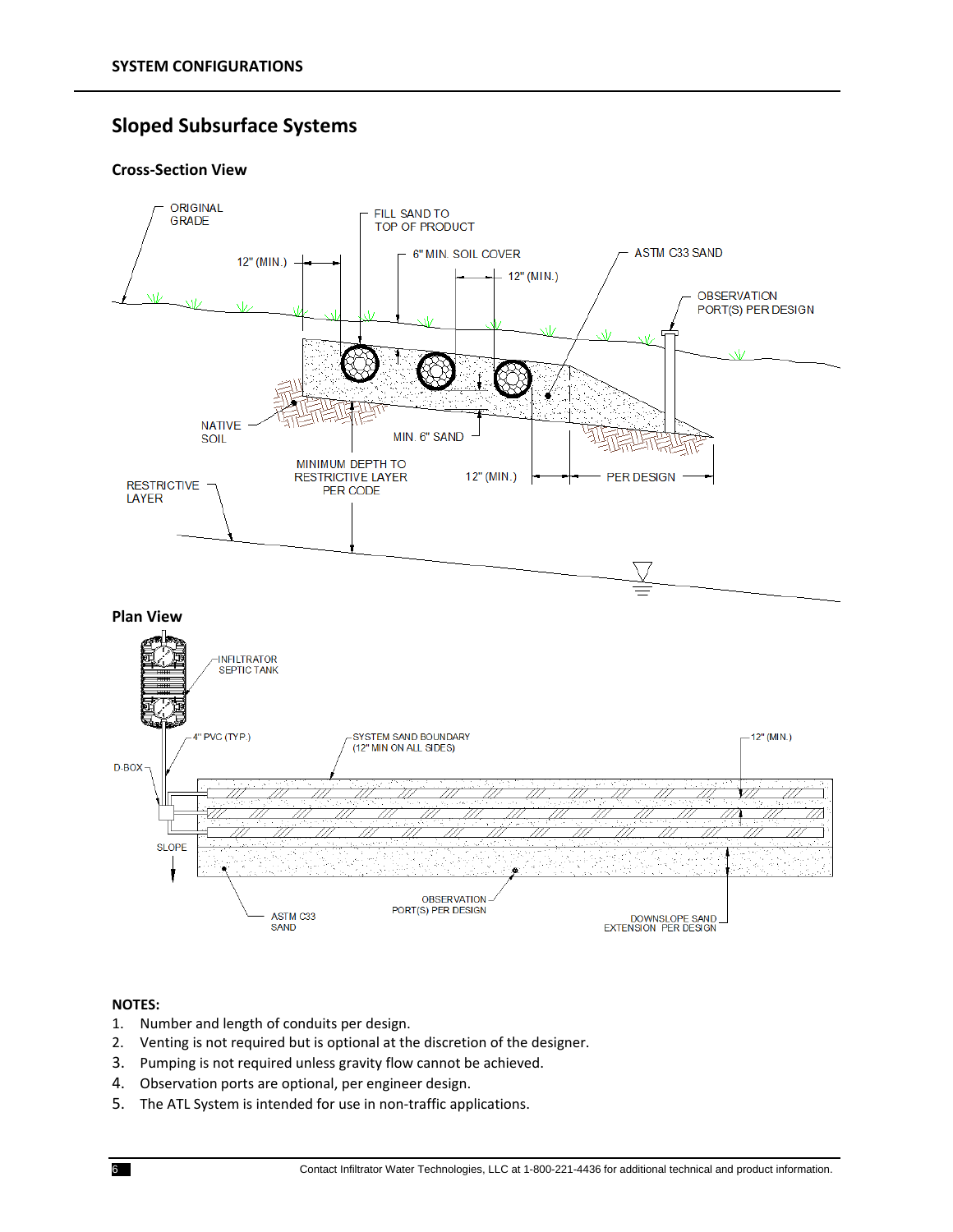## **Level Above‐Grade Systems**

#### **Cross‐Section View**





- 1. Number and length of conduits per design.
- 2. Venting is not required but is optional at the discretion of the designer.
- 3. Pumping is not required unless gravity flow cannot be achieved.
- 4. If the infiltrative surface of the Infiltrator ATL System bed must be elevated to achieve minimum vertical separation requirements, the area between the original grade and the Infiltrator ATL system sand shall be comprised of additional ASTM C33 sand.
- 5. Observation ports are optional, per engineer design.
- 6. The ATL System is intended for use in non‐traffic applications.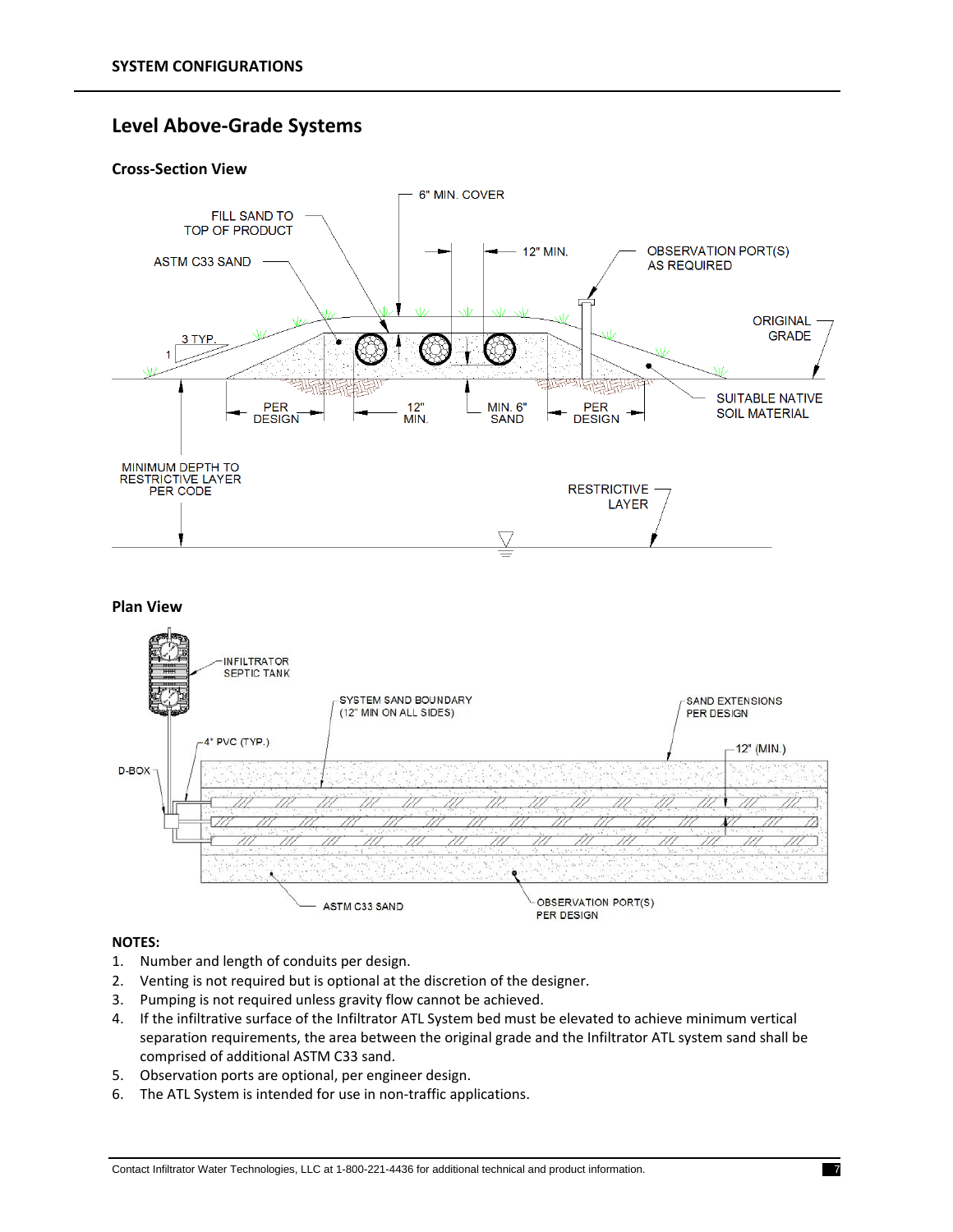## **Sloped Above‐Grade Systems**

#### **Cross‐Section View**



#### **NOTES:**

1

- 1. Number and length of conduits per design.
- 2. Venting is not required but is optional at the discretion of the designer.
- 3. Pumping is not required unless gravity flow cannot be achieved.
- 4. If the infiltrative surface of the Infiltrator ATL System bed must be elevated to achieve minimum vertical separation requirements, the area between the original grade and the Infiltrator ATL system sand shall be comprised of additional ASTM C33 sand.

OBSERVATION PORT(S)

PER DESIGN

5. Observation ports are optional, per engineer design.

ASTM C33 SAND

6. The ATL System is intended for use in non-traffic applications.

2.5' MINIMUM

SAND EXTENSION

FOR SITES WITH  $SLOPES > 5%$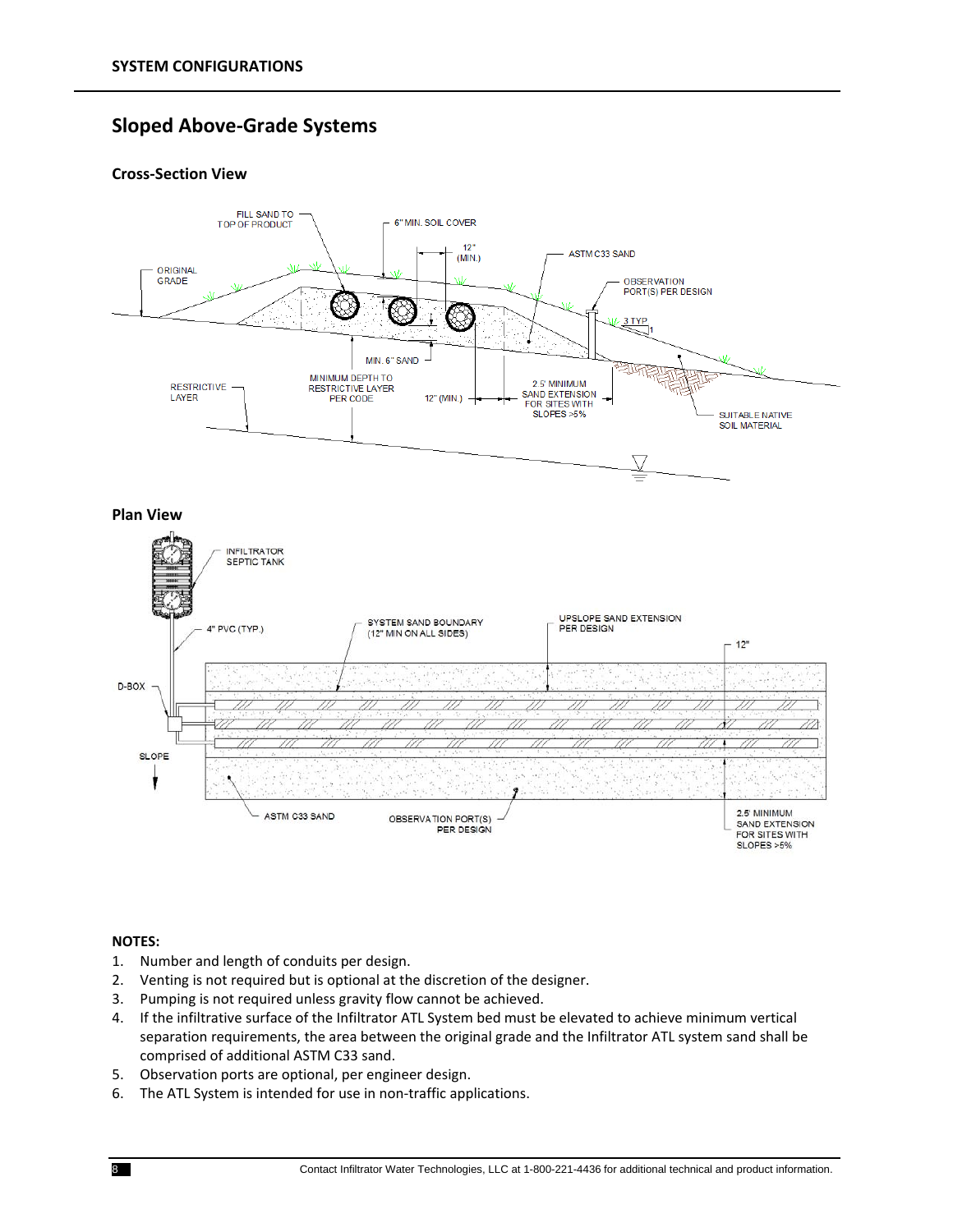## **ATL in Trench Configurations**

#### **Subsurface Cross‐Section View**



#### **Shallow, Sloped Cross‐Section View**



- 1. Number and length of conduits per design.
- 2. When using ATL conduits in trench configurations, the total trench bottom area must be greater than or equal to the minimum basal area required, based on soil loading rates (Table 4, page 11 in this manual). ATL conduits must extend to within one foot of each end of each trench, which may result in a system with more than the minimum amount of conduit required.
- 3. ATL edge‐to‐edge trench spacing must comply with all applicable state and local regulations for absorption trench spacing.
- 4. Venting is not required but is optional at the discretion of the designer.
- 5. Pumping is not required unless gravity flow cannot be achieved.
- 6. Observation ports are optional, per engineer design.
- 7. The ATL System is intended for use in non-traffic applications.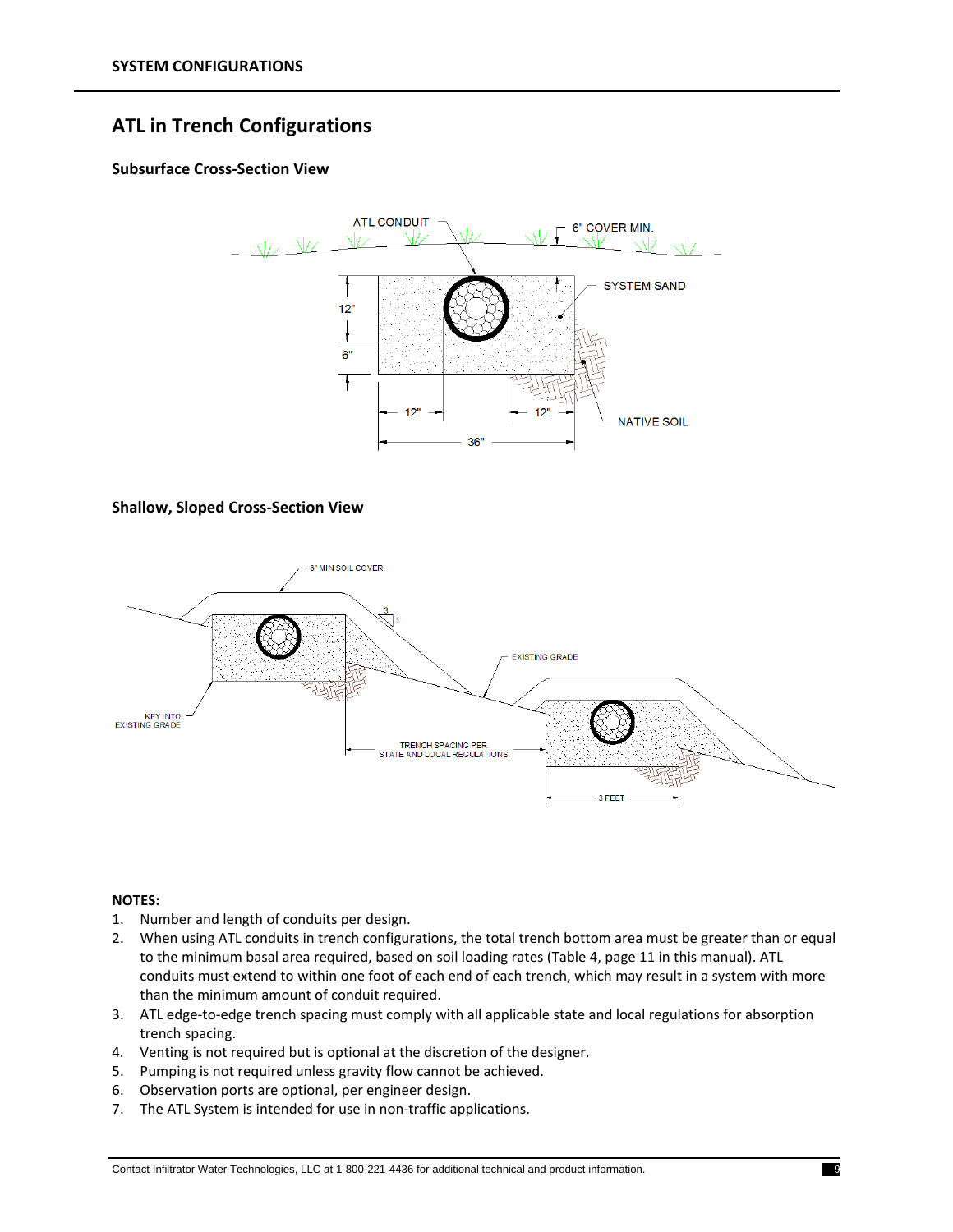Designing the Infiltrator ATL System is a four‐step process.

- *1. Determine Infiltrator ATL conduit length.*
- *2. Design the system sand configuration.*
- *3. Calculate the minimum basal area.*
- *4. Make area adjustments, as necessary.*

#### *Step 1: Determine Infiltrator ATL Conduit Length*

The minimum length of Infiltrator ATL conduit per bedroom is 70 feet. Determine the minimum length of Infiltrator ATL conduit from Table 2 based on the number of bedrooms.

| <b>Number of</b><br><b>Bedrooms</b> | <b>Design Flow</b><br>(gpd) | <b>Minimum Infiltrator</b><br><b>ATL Length</b><br>(f <sup>t</sup> ) |
|-------------------------------------|-----------------------------|----------------------------------------------------------------------|
|                                     | 300                         | 140                                                                  |
| ว                                   | 450                         | 210                                                                  |
|                                     | 600                         | 280                                                                  |
|                                     | 750                         | 350                                                                  |
| <b>Each Additional</b>              | 150                         |                                                                      |

**Table 2:** Minimum required Infiltrator ATL conduit length

#### *Step 2: Design the System Sand Configuration*

Use Table 3 to determine the minimum system sand footprint using the minimum length of Infiltrator ATL conduit as determined from Table 2 and the number of rows into which the total length of conduit will be divided. The following requirements must be met for design of the system sand:

- The system should be designed as long and narrow as site conditions allow. Therefore, the number of rows of Infiltrator ATL conduit should be minimized.
- The maximum length of ATL conduit rows is 100 feet, therefore, where the row-specific length dimensions exceeds 100 feet in Table 2, the system shall be divided as follows:
	- o Center‐feed configurations are recommended, with effluent distributed from the center area between the ATL conduit rows.
	- o Where a center‐feed configuration is not used, the system shall be split into multiple sand beds with proportional loading between beds based on effluent flow distribution.

| <b>Minimum</b>                          | Minimum system sand dimensions and area |              |                                     |              |                                     |              |
|-----------------------------------------|-----------------------------------------|--------------|-------------------------------------|--------------|-------------------------------------|--------------|
| Length of                               | <b>2 Conduit Rows</b>                   |              | <b>3 Conduit Rows</b>               |              | <b>4 Conduit Rows</b>               |              |
| <b>ATL Conduit</b><br>(f <sup>t</sup> ) | <b>Dimensions</b><br>$(W \times L)$     | Area<br>(sf) | <b>Dimensions</b><br>$(W \times L)$ | Area<br>(sf) | <b>Dimensions</b><br>$(W \times L)$ | Area<br>(sf) |
| 140                                     | $5' \times 72'$                         | 360          | $7'$ x 52'                          | 364          | $9' \times 37'$                     | 333          |
| 210                                     | $5' \times 107'$                        | 535          | $7' \times 72'$                     | 504          | $9' \times 57'$                     | 513          |
| 280                                     | $5' \times 142'$                        | 710          | $7' \times 97'$                     | 679          | $9' \times 72'$                     | 648          |
| 350                                     | $5' \times 177'$                        | 885          | $7' \times 122'$                    | 854          | $9' \times 92'$                     | 828          |

**Table 3:** Minimum system sand dimensions and area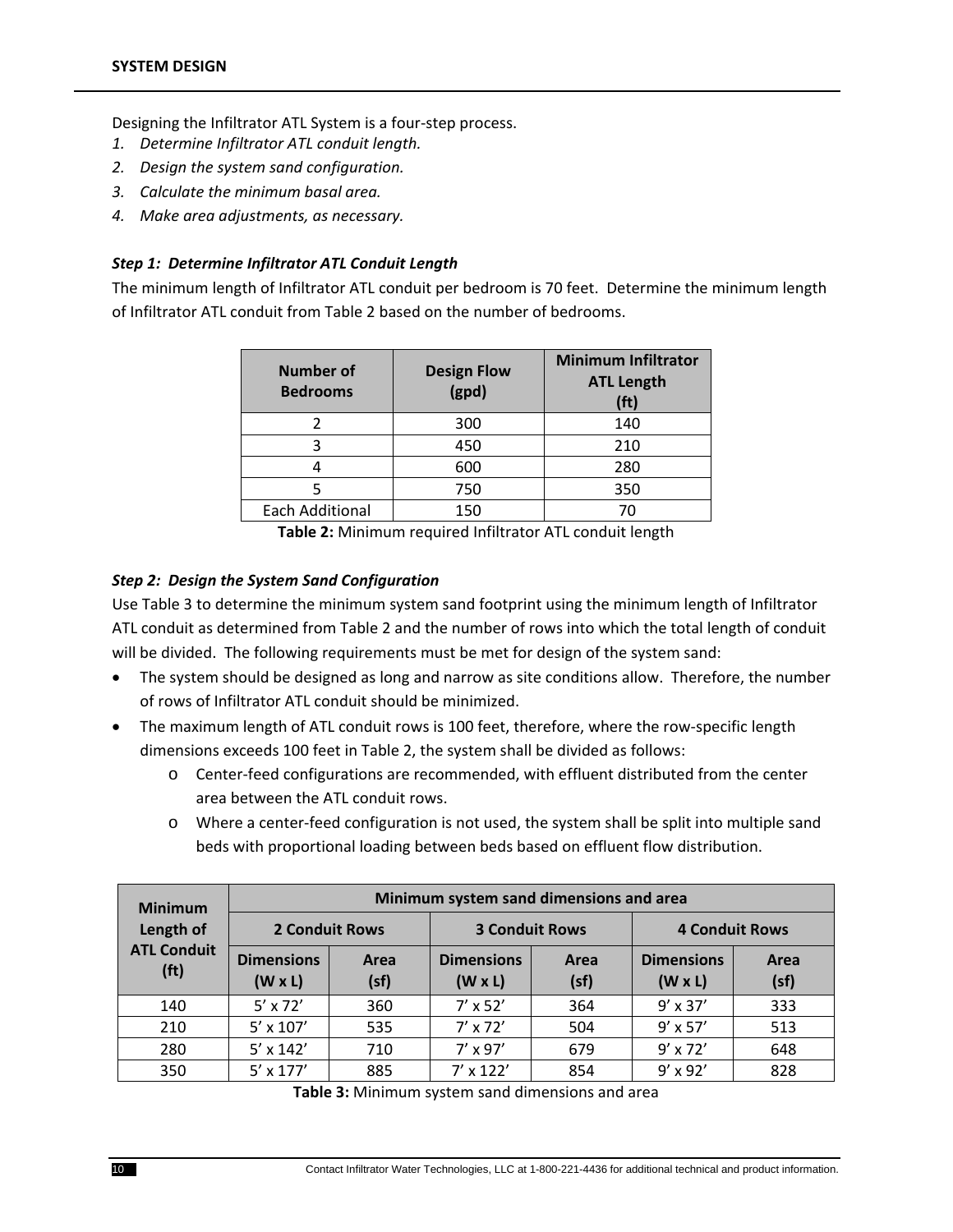*NOTE:* ATL conduits are manufactured in lengths of 5 and 10 feet. All values in Table 3 have been rounded to the nearest 5‐foot increments, plus the foot of sand on each end of the ATL conduit row.

#### *Step 3: Calculate the Minimum Basal Area*

Using common practice and in accordance with the Sewage Handling and Disposal Regulations (12 VAC 5‐610) and Alternative Onsite Sewage System Regulations (12 VAC 5‐613), determine the percolation rate for the soil on the site. With this percolation rate, determine the minimum required basal area using Table 4.

| <b>Percolation</b> | <b>Soil Loading</b> | Minimum basal area (sf) |                   |                   |                              |
|--------------------|---------------------|-------------------------|-------------------|-------------------|------------------------------|
| Rate<br>(MPI)      | Rate<br>(gpd/sf)    | <b>3 Bedrooms</b>       | <b>4 Bedrooms</b> | <b>5 Bedrooms</b> | Each Add'l<br><b>Bedroom</b> |
| 5                  | 1.80                | 250                     | 333               | 417               | 83                           |
| 10                 | 1.67                | 269                     | 359               | 449               | 90                           |
| 15                 | 1.52                | 296                     | 395               | 493               | 99                           |
| 20                 | 1.40                | 321                     | 429               | 536               | 107                          |
| 25                 | 1.30                | 346                     | 462               | 577               | 115                          |
| 30                 | 1.15                | 391                     | 522               | 652               | 130                          |
| 35                 | 1.05                | 429                     | 571               | 714               | 143                          |
| 40                 | 0.95                | 474                     | 632               | 789               | 158                          |
| 45                 | 0.85                | 529                     | 706               | 882               | 176                          |
| 50                 | 0.75                | 600                     | 800               | 1000              | 200                          |
| 55                 | 0.70                | 643                     | 857               | 1071              | 214                          |
| 60                 | 0.65                | 692                     | 923               | 1154              | 231                          |
| 65                 | 0.60                | 750                     | 1000              | 1250              | 250                          |
| 70                 | 0.54                | 833                     | 1111              | 1389              | 278                          |
| 75                 | 0.50                | 900                     | 1200              | 1500              | 300                          |
| 80                 | 0.45                | 1000                    | 1333              | 1667              | 333                          |
| 85                 | 0.40                | 1125                    | 1500              | 1875              | 375                          |
| 90                 | 0.35                | 1286                    | 1714              | 2143              | 429                          |
| 95                 | 0.32                | 1406                    | 1875              | 2344              | 469                          |
| 100                | 0.30                | 1500                    | 2000              | 2500              | 500                          |
| 105                | 0.27                | 1667                    | 2222              | 2778              | 556                          |
| 110                | 0.25                | 1800                    | 2400              | 3000              | 600                          |
| 115                | 0.22                | 2045                    | 2727              | 3409              | 682                          |
| 120                | 0.19                | 2368                    | 3158              | 3947              | 789                          |

**Table 4:** Minimum basal area

#### *Step 4: Make area adjustments, as necessary.*

The minimum areas determined in Steps 2 and 3 cannot be reduced. These areas must be maintained to ensure adequate area for placement of the Infiltrator ATL System conduits and infiltration of treated effluent into the native soil.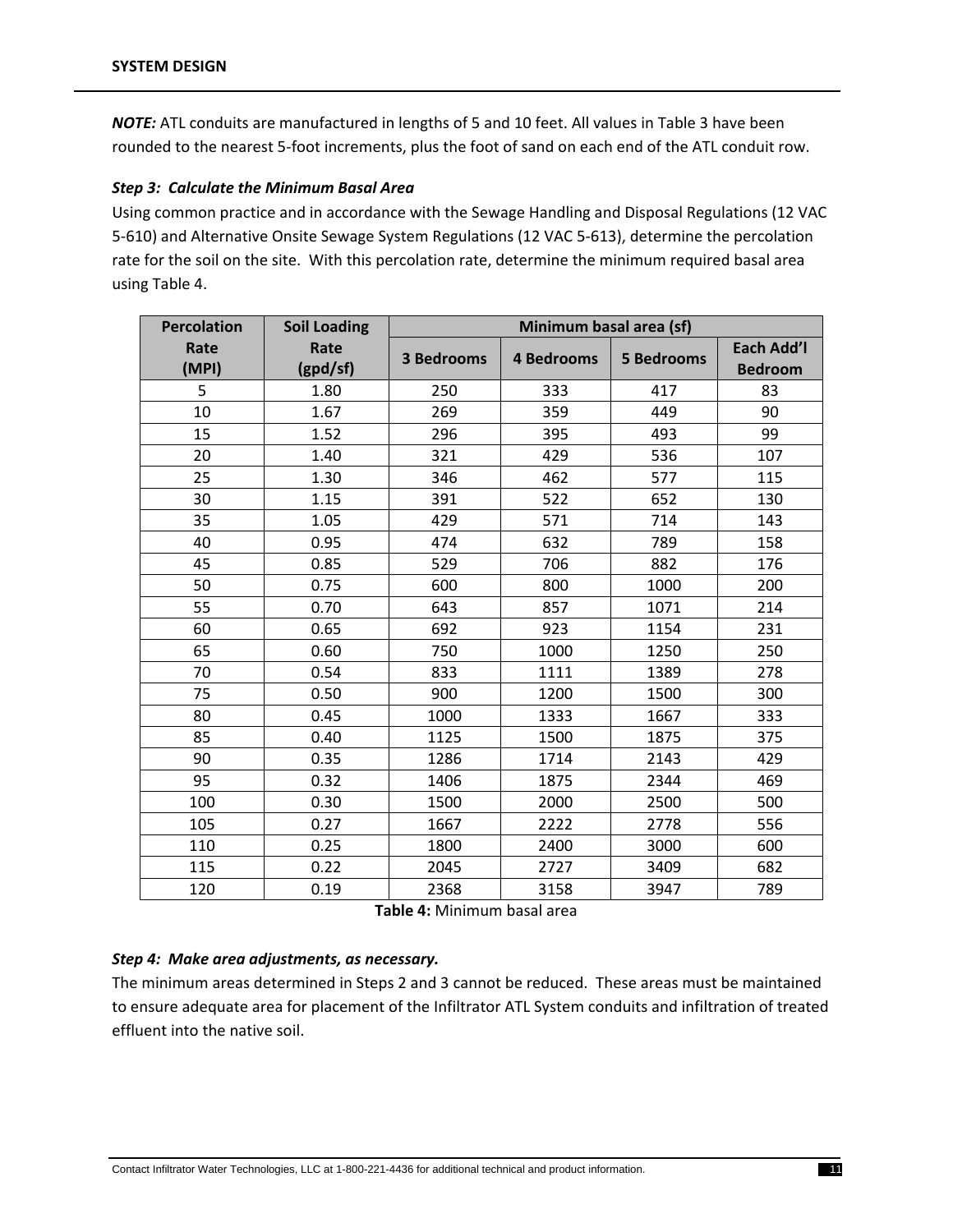Area adjustments are necessary as follows:

- If the minimum basal area determined using Table 4 (Step 3) is smaller than the area of the system sand footprint determined using Table 3 (Step 2), no adjustments are necessary.
- If the minimum basal area determined using Table 4 (Step 3) is larger than the area of the system sand footprint determined using Table 3 (Step 2), the system sand footprint must be increased.

In most instances, the width of the system sand component is widened to increase the system sand footprint. When making adjustments to the width of the system sand footprint:

- In level system applications, additional width shall be evenly divided on each side of the Infiltrator ATL System;
- In sloped system applications, additional width shall be entirely placed on the downslope side of the Infiltrator ATL System. Minimum sand extension lengths are outlined in Table 1.

*NOTE: The length of the bed area may be altered, but only by extending the Infiltrator ATL System conduits. Infiltrator ATL conduits are manufactured in lengths of 5 and 10 feet.*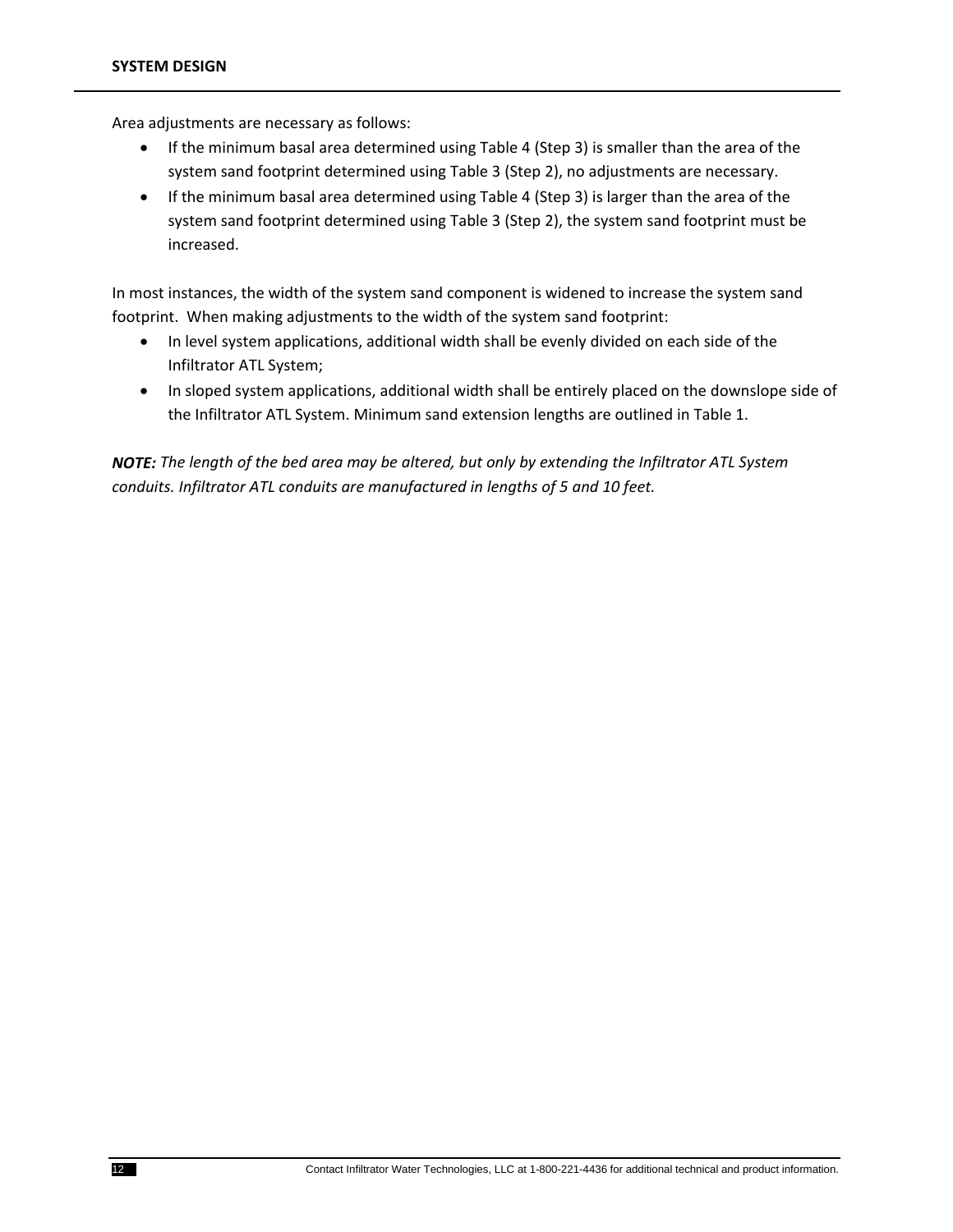The following sample system design calculations are intended to illustrate the method for designing an Infiltrator ATL System. The sample system design calculations are provided in the step‐by‐step format described in the System Design section of the document.

#### *Step 1: Determine Infiltrator ATL Conduit Length*

Assuming construction of an Infiltrator ATL System for a 4‐bedroom home, the minimum length of Infiltrator ATL conduit is 280 ft, per Table 2.

| <b>Number of</b><br><b>Bedrooms</b> | <b>Design Flow</b><br>(gpd) | <b>Minimum Infiltrator</b><br><b>ATL Length</b><br>(ft) |
|-------------------------------------|-----------------------------|---------------------------------------------------------|
|                                     | 300                         | 140                                                     |
|                                     | 450                         | 210                                                     |
|                                     | 600                         | 280                                                     |
|                                     | 750                         | 350                                                     |
| <b>Each Additional</b>              | 150                         | 70                                                      |

**Table 2:** Minimum required Infiltrator ATL conduit length

#### *Step 2: Design the System Sand Configuration*

Table 3 is used to determine the minimum system sand footprint dimensions using the 280‐foot minimum length of Infiltrator ATL conduit determined in Step 1. Per Table 3 below, for a 280‐foot conduit length, the following configurations could be used, as allowed per site conditions.

- 2 conduits wide  $-5$  ft wide x 142 ft long (710 sf)
- $\bullet$  3 conduits wide 7 ft wide x 97 ft long (679 sf)
- $\bullet$  4 conduits wide 9 ft wide x 72 ft long (648 sf)

| <b>Minimum</b>                          | Minimum system sand dimensions and area |              |                                     |              |                                     |              |
|-----------------------------------------|-----------------------------------------|--------------|-------------------------------------|--------------|-------------------------------------|--------------|
| Length of                               | <b>2 Conduit Rows</b>                   |              | <b>3 Conduit Rows</b>               |              | <b>4 Conduit Rows</b>               |              |
| <b>ATL Conduit</b><br>(f <sup>t</sup> ) | <b>Dimensions</b><br>$(W \times L)$     | Area<br>(sf) | <b>Dimensions</b><br>$(W \times L)$ | Area<br>(sf) | <b>Dimensions</b><br>$(W \times L)$ | Area<br>(sf) |
| 140                                     | $5' \times 72'$                         | 360          | $7'$ x 52'                          | 364          | $9' \times 37'$                     | 333          |
| 210                                     | $5' \times 107'$                        | 535          | $7' \times 72'$                     | 504          | $9' \times 57'$                     | 513          |
| 280                                     | $5'$ x 142'                             | 710          | $7'$ x 97'                          | 679          | $9'$ x 72'                          | 648          |
| 350                                     | $5' \times 177'$                        | 885          | $7'$ x 122'                         | 854          | $9' \times 92'$                     | 828          |

**Table 3:** Minimum system sand dimensions and area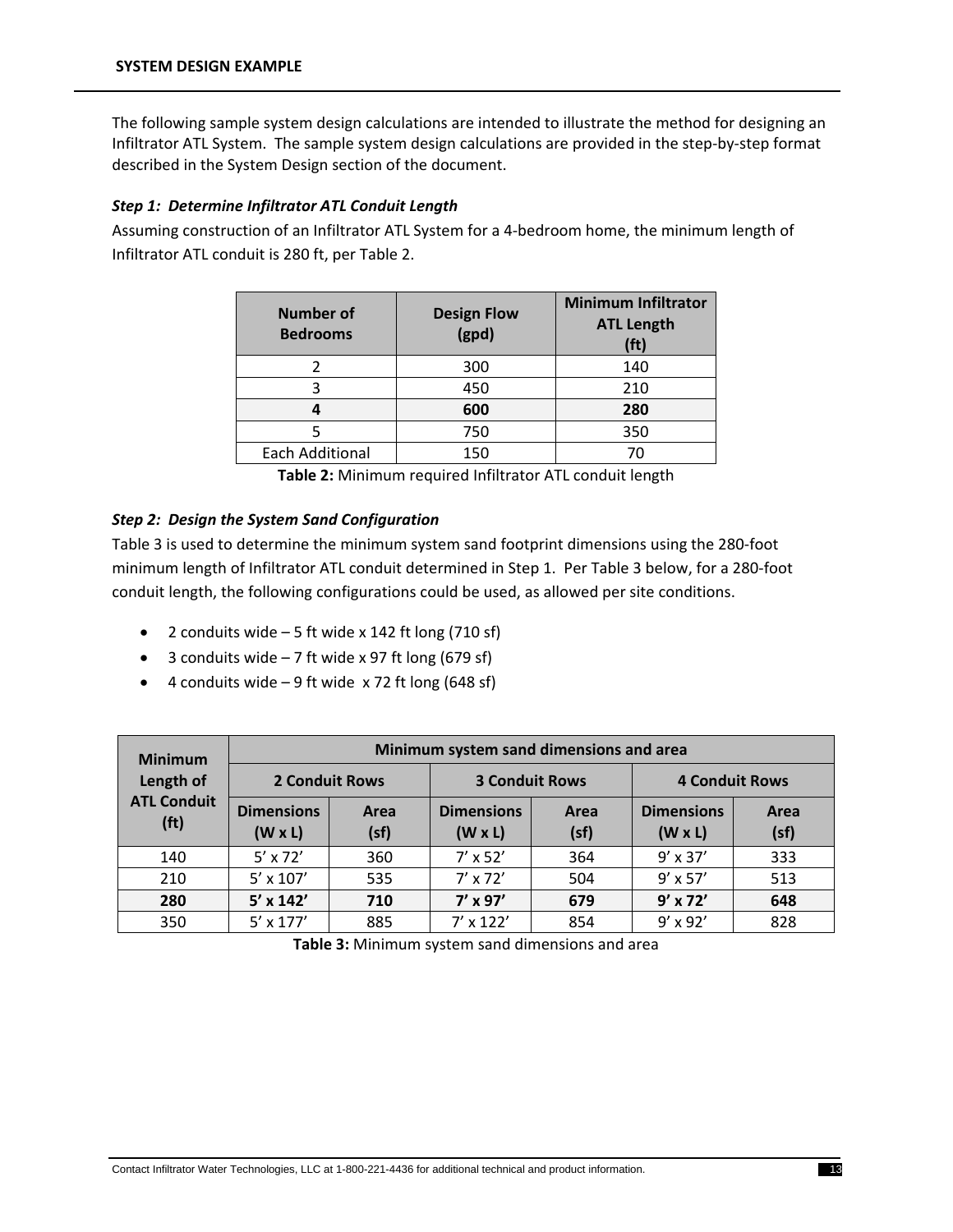#### *Step 3: Calculate the Minimum Basal Area*

The soil loading rate shall be determined based upon the percolation rate on the site.

- For a percolation rate of 20 mpi, the minimum basal area per Table 4 is 429 sf.
- For a percolation rate of 50 mpi, the minimum basal area per Table 4 is 800 sf.

| <b>Percolation</b> | <b>Soil Loading</b> | Minimum basal area (sf) |                   |                   |                              |
|--------------------|---------------------|-------------------------|-------------------|-------------------|------------------------------|
| Rate<br>(MPI)      | Rate<br>(gpd/sf)    | <b>3 Bedrooms</b>       | <b>4 Bedrooms</b> | <b>5 Bedrooms</b> | Each Add'l<br><b>Bedroom</b> |
| 5                  | 1.80                | 250                     | 3B3               | 417               | 83                           |
| 10                 | 1.67                | 269                     | 359               | 449               | 90                           |
| 15                 | 1.52                | 296                     | $\frac{1}{2}$     | 493               | 99                           |
| 20                 | 1.40                | <del>321</del>          | 429               | 536               | 107                          |
| 25                 | 1.30                | 346                     | 4 <sub>b2</sub>   | 577               | 115                          |
| 30                 | 1.15                | 391                     | 52                | 652               | 130                          |
| 35                 | 1.05                | 429                     | 511               | 714               | 143                          |
| 40                 | 0.95                | 474                     | 632               | 789               | 158                          |
| 45                 | 0.85                | 529                     | $\mathbf{W}$ 6    | 882               | 176                          |
| 50                 | <del>0.75</del>     | <del>600</del>          | 800               | 1000              | 200                          |
| 55                 | 0.70                | 643                     | 857               | 1071              | 214                          |
| 60                 | 0.65                | 692                     | 923               | 1154              | 231                          |
| 65                 | 0.60                | 750                     | 1000              | 1250              | 250                          |
| 70                 | 0.54                | 833                     | 1111              | 1389              | 278                          |
| 75                 | 0.50                | 900                     | 1200              | 1500              | 300                          |
| 80                 | 0.45                | 1000                    | 1333              | 1667              | 333                          |
| 85                 | 0.40                | 1125                    | 1500              | 1875              | 375                          |
| 90                 | 0.35                | 1286                    | 1714              | 2143              | 429                          |
| 95                 | 0.32                | 1406                    | 1875              | 2344              | 469                          |
| 100                | 0.30                | 1500                    | 2000              | 2500              | 500                          |
| 105                | 0.27                | 1667                    | 2222              | 2778              | 556                          |
| 110                | 0.25                | 1800                    | 2400              | 3000              | 600                          |
| 115                | 0.22                | 2045                    | 2727              | 3409              | 682                          |
| 120                | 0.19                | 2368                    | 3158              | 3947              | 789                          |

**Table 4:** Minimum basal area

#### *Step 4: Make area adjustments, as necessary.*

Using the system parameters from Step 3, the need for area adjustments is assessed in Step 4. This evaluation includes comparing the size of the basal area from Table 4 to the area of the system sand footprint determined using Table 3 to determine if the system sand footprint must be widened to account for the width of the basal area.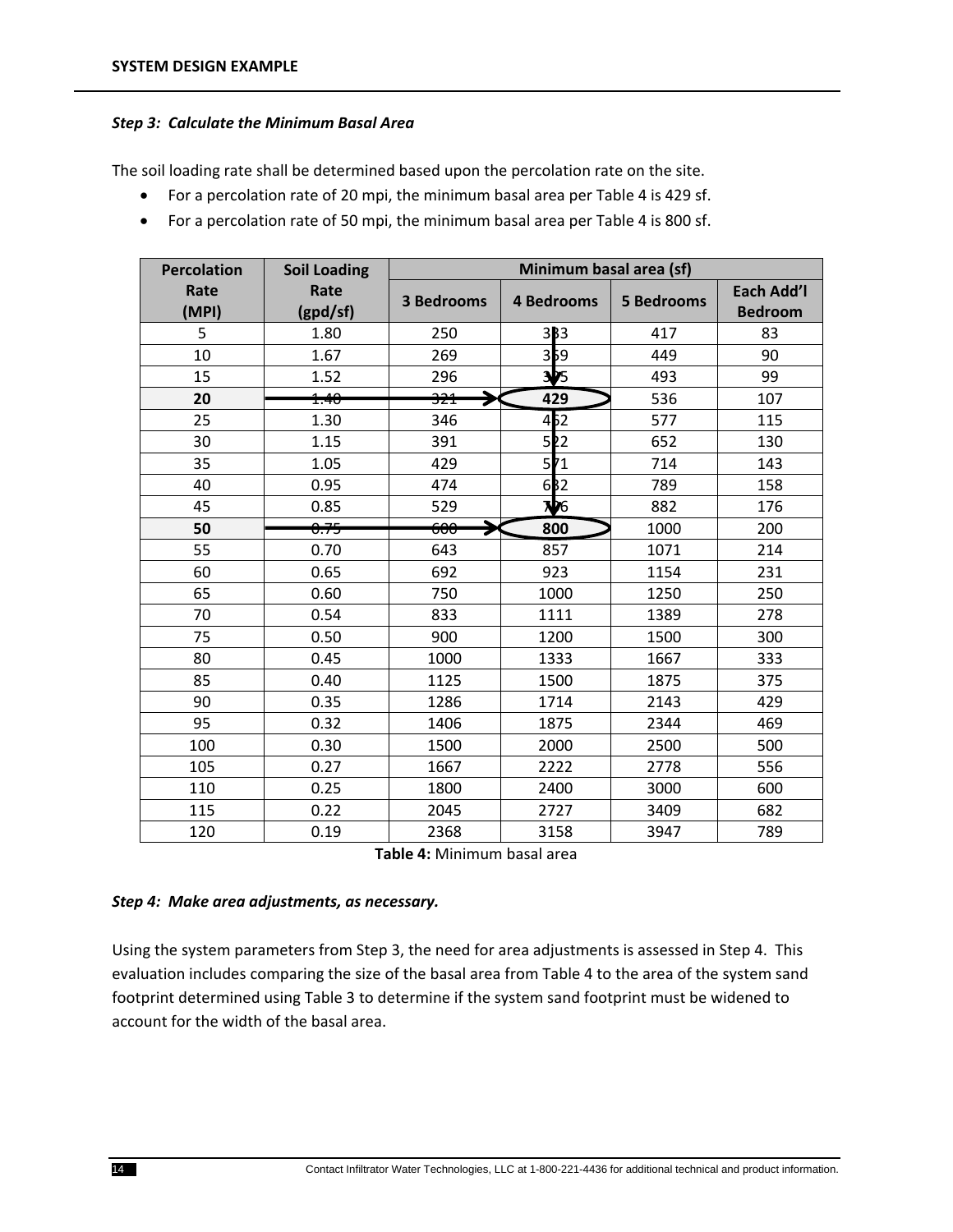#### *Subsurface or Above‐Ground System – Level Site*

Percolation rate of 20 mpi and minimum basal area 429 sf

Where site conditions allow the use of 3 Infiltrator ATL conduits wide in the system, the minimum length would be 97 ft and the minimum width would be 7 ft, for a system sand footprint of 679 sf. Since the 429 sf minimum basal area is smaller than the 679 sf system sand footprint, no adjustment to the size of the system sand footprint is necessary.

#### *Subsurface System or Above‐Ground System – Level Site*

Percolation rate of 50 mpi and minimum basal area 800 sf

Where site conditions allow the use of 3 Infiltrator ATL conduits wide in the system, the minimum length would be 97 ft and the minimum width would be 7 ft, for a system sand footprint of 679 sf. Since the 800-sf minimum basal area is larger than the 679-sf system sand footprint, an adjustment to the size of the system sand footprint is necessary.

| $\bullet$ | Divide the basal area by the length of the<br>system sand.                                                                                                   | 800 ft <sup>2</sup> $\div$ 97 ft = 8.25 ft  |
|-----------|--------------------------------------------------------------------------------------------------------------------------------------------------------------|---------------------------------------------|
| $\bullet$ | Subtract the original system footprint width<br>from the above adjusted system sand footprint<br>width.                                                      | $8.25$ ft - 7 ft = 1.25 ft                  |
| $\bullet$ | Divide the additional required width by 2 to<br>determine the sand extension to add to each<br>side of the system sand footprint width.                      | $1.25 \text{ ft} \div 2 = 0.625 \text{ ft}$ |
| $\bullet$ | The system sand width must be widened by<br>1.25 feet, by adding 0.625 feet (7.5") of system<br>sand to each side, resulting in a total width of<br>8.25 ft. | 8.25 ft x 97 ft = 800.25 ft <sup>2</sup>    |

#### *Above‐Ground System – Sloped Site*

Percolation rate of 50 mpi and minimum basal area 800 sf

Per the specifications in Table 1 (page 4), a minimum 2.5‐foot sand extension is required for all above‐ground sloped sites. Where site conditions allow the use of 3 Infiltrator ATL conduits wide in the system, the minimum length would be 97 ft and the minimum width would be 7 ft plus the 2.5 ft extension (total 9.5 ft wide), for a system sand footprint of 921.5 sf. Since the 800 sf minimum basal area is smaller than the 921.5 sf system sand footprint, no adjustment to the size of the system sand footprint is necessary.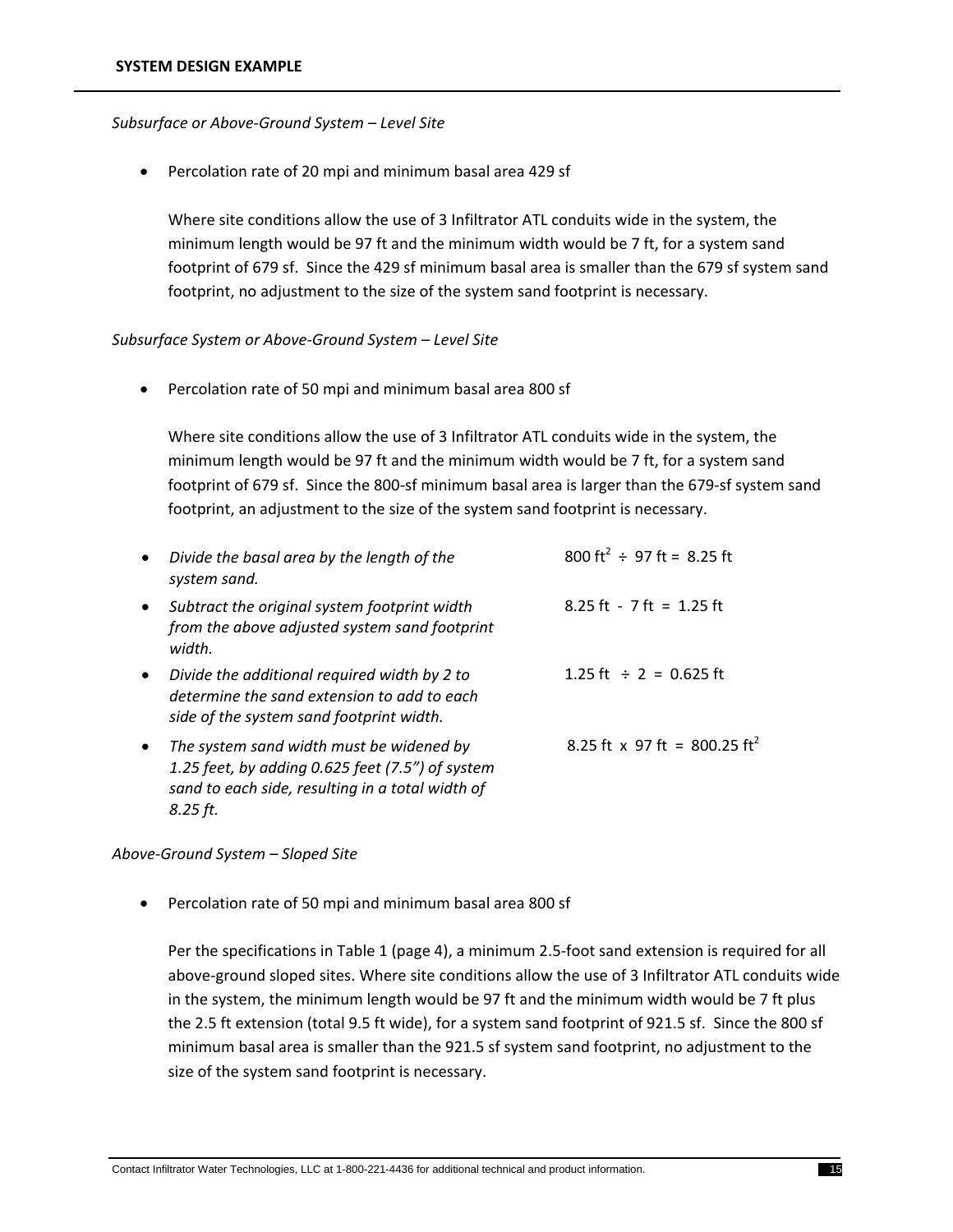Approval of the Infiltrator ATL System includes all of the operating requirements of sections 100‐150 of the Alternative Onsite Sewage System Regulations (12 VAC 5‐613). Unless specifically referenced in this manual, the requirements for operating and maintaining the Infiltrator ATL System as described in the Alternative Onsite Sewage System Regulations (12 VAC 5‐613) shall be met.

#### **Section 170 of 12 VAC 5‐613 Requirements:**

Page 20 includes a form that the system designer must complete prior to delivery of this manual to the property owner. This form includes information on:

- treatment unit capacity;
- installation depth;
- pump operating conditions (if applicable);
- a dimensioned site layout;
- daily design flow; and
- other information deemed necessary or appropriate by the designer.

#### **System Use and Abuse**

Your Infiltrator ATL System is intended for use with residential‐strength wastewater within the design daily flow volume. To ensure long‐term function of your system:

- Keep daily wastewater flow within design parameters
	- o Your data plate includes the daily design flow for your Infiltrator ATL System.
	- o Do not connect the rainwater management system to, and direct water from the rainwater management system away from, the Infiltrator ATL System.
- Introduce only normal residential wastewater into the system
	- o Solvents, paint, pharmaceuticals, aggressive cleaning products, and non‐biodegradable items should not enter the Infiltrator ATL system.
	- o Solids, such as but not limited to, cigarette butts, diapers, feminine hygiene products, cat litter, and paper towels should not be introduced into the Infiltrator ATL system.
- Maintain leak-free household plumbing fixtures, such as faucets and toilets.
- Do not utilize a garbage grinder.
- The ATL System is intended for use in non-traffic applications.

#### **Operation and Maintenance**

Your Infiltrator ATL System has no specific operating instructions. Proper use of the system as noted above is the primary operating concern.

Maintenance of the Infiltrator ATL System includes the following:

 If the septic tank has an effluent filter, it should be cleaned by maintenance provider on an annual basis.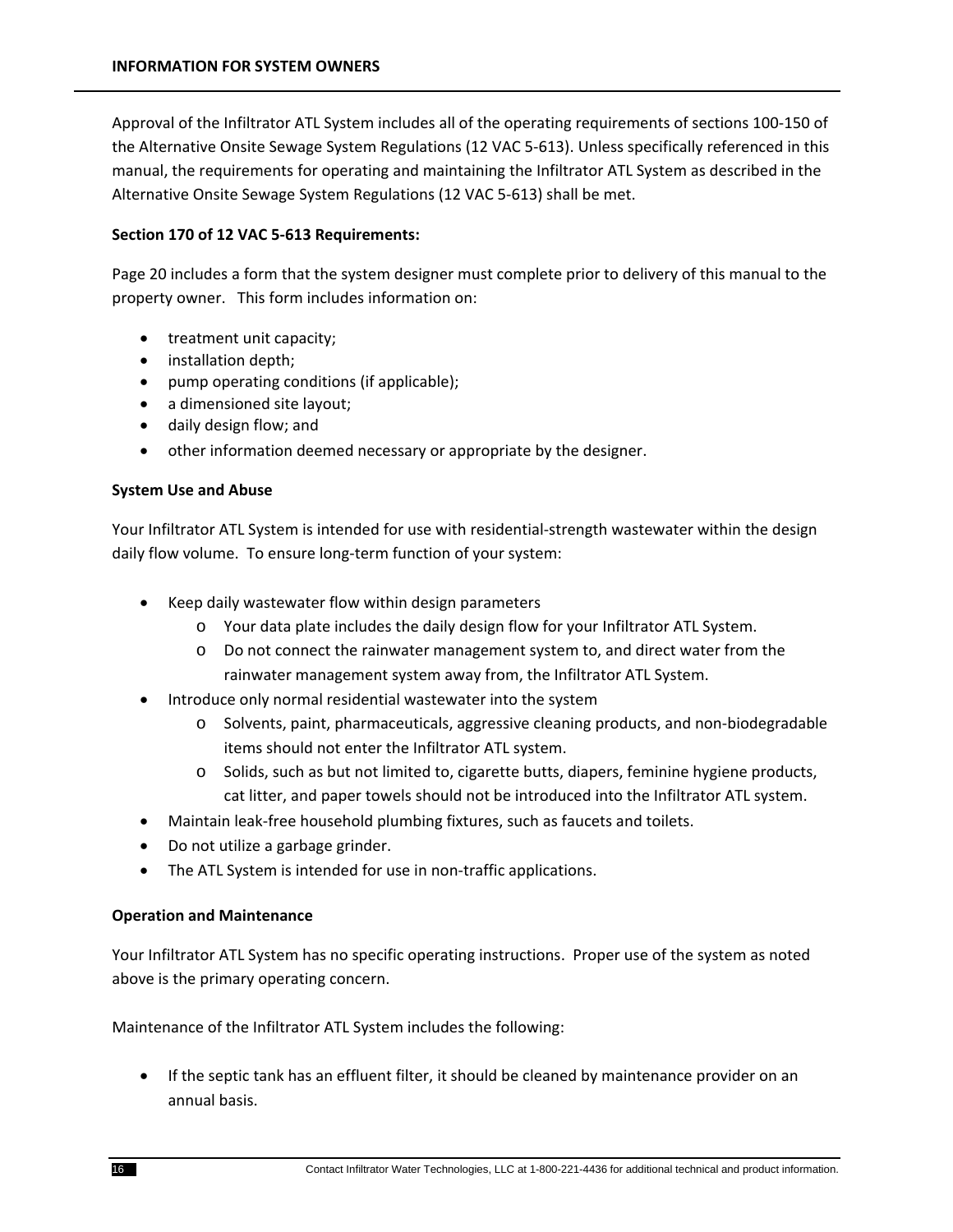- The septic tank should be pumped on a regular basis and, if concrete, checked for leaks and cracks. The interval for septic tank pumping varies depending upon use. Check with a licensed system operator or your local health department for the appropriate pumping interval.
- If present, the alarm system should be tested annually by the homeowner to ensure that it is functional if one is included in the system.

If at any time you have concerns about the use, operation, or maintenance of your Infiltrator ATL System, contact the Infiltrator Water Technologies, LLC Technical Department.

#### **System Start‐up**

There are no specific requirements for placing the Infiltrator ATL System into service. The property owner should, after use has been initiated, test the alarm to ensure it is functional if one is included in the system.

#### **Intermittent Use**

The Infiltrator ATL System is designed for intermittent use, and requires no special attention if it is to be placed out of use for extended periods of time.

#### **Trouble Shooting**

In the event that any of the following indicators arise, contact a licensed system operator.

- Wastewater back-up into the dwelling
- Persistent septic odor
- Unusually wet area atop and/or around the system
- "Ponding" of effluent on the lawn
- "Breakout" of effluent along the side of a slope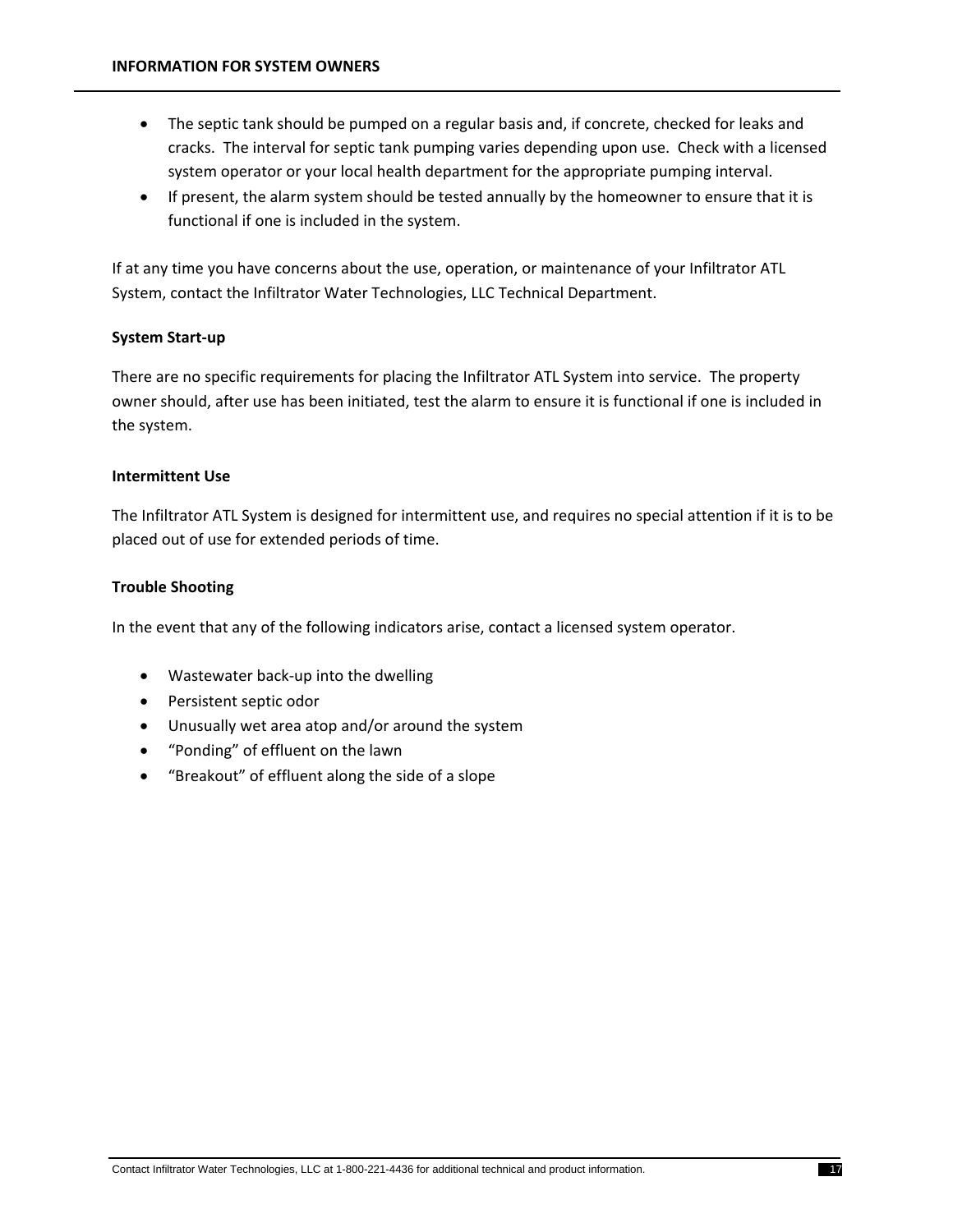Approval of the Infiltrator ATL System does not include several of the operating requirements of sections 100-150 of the Alternative Onsite Sewage System Regulations (12 VAC 5-613). Unless specifically referenced in this manual, the requirements for servicing the Infiltrator ATL System as described in the Alternative Onsite Sewage System Regulations (12 VAC 5‐613) shall be met.

#### **Repair**

A licensed system operator shall be contacted when there are indications of malfunction with the Infiltrator ATL System. When visiting the site, the authorized representative shall, at a minimum, do the following:

- Assess the present condition of the Infiltrator ATL System, and the surrounding area
- Research the history of use, including:
	- o water volume use
	- o contaminants
- Evaluate site for groundwater intrusion
- Inspect septic tank
- Inspect the Infiltrator ATL System conduit lines
- Check faucet and toilet function

Upon completion of the site visit, the system operator should contact the Infiltrator Water Technologies, LLC Technical Department with his or her report.

#### **Sampling**

Approval of the Infiltrator ATL System includes, and section 100 of the Alternative Onsite Sewage System Regulations (12 VAC 5‐613) require, intermittent sampling and testing of treated effluent exiting the ATL System. Treated effluent shall be collected from the bottom of the system sand layer by means of an acceptable collection and sampling system. An example of an acceptable collection and sampling system is provided below. Collection shall be undertaken by a qualified licensed operator and testing shall be undertaken by a certified laboratory. Proof of custody shall be maintained.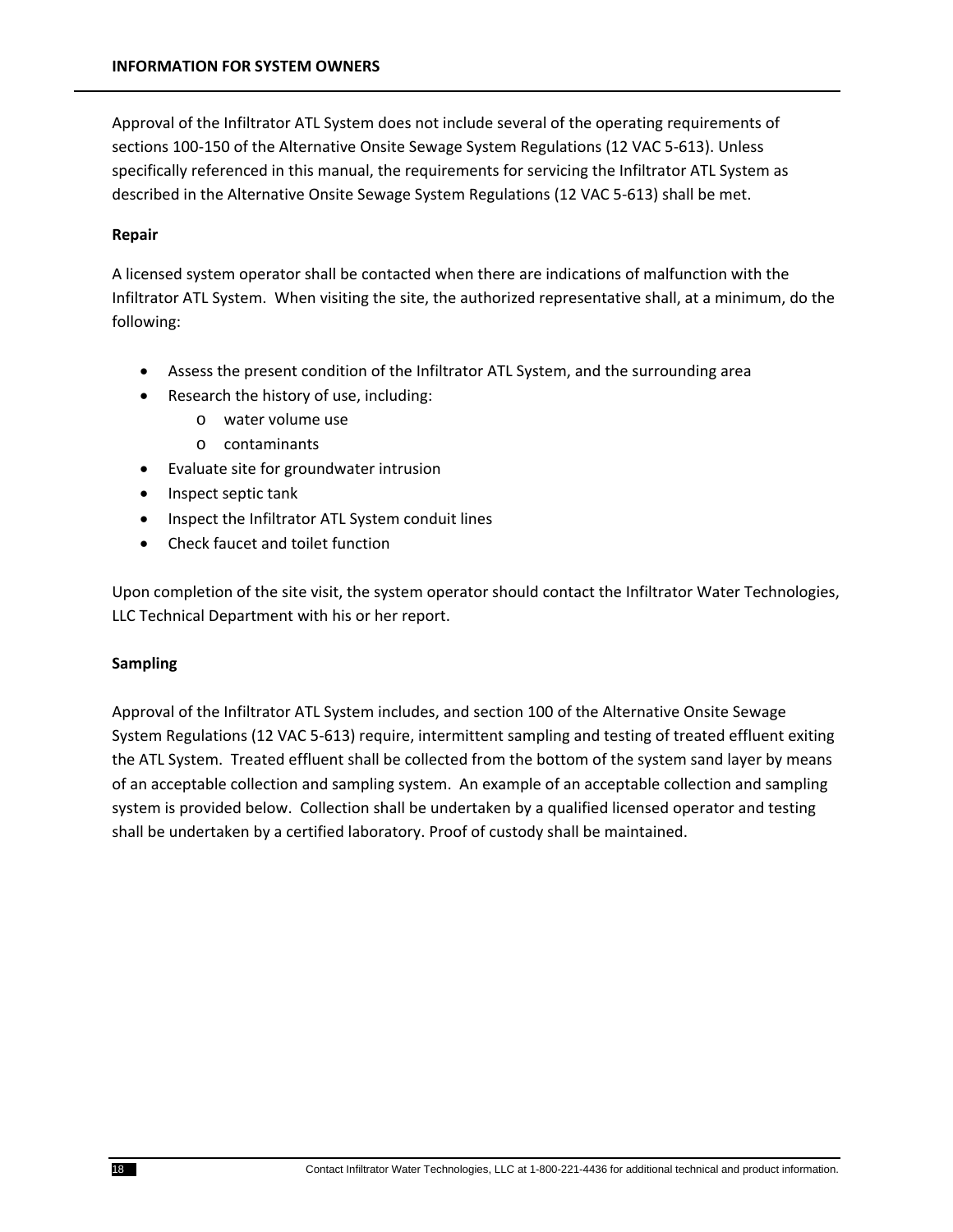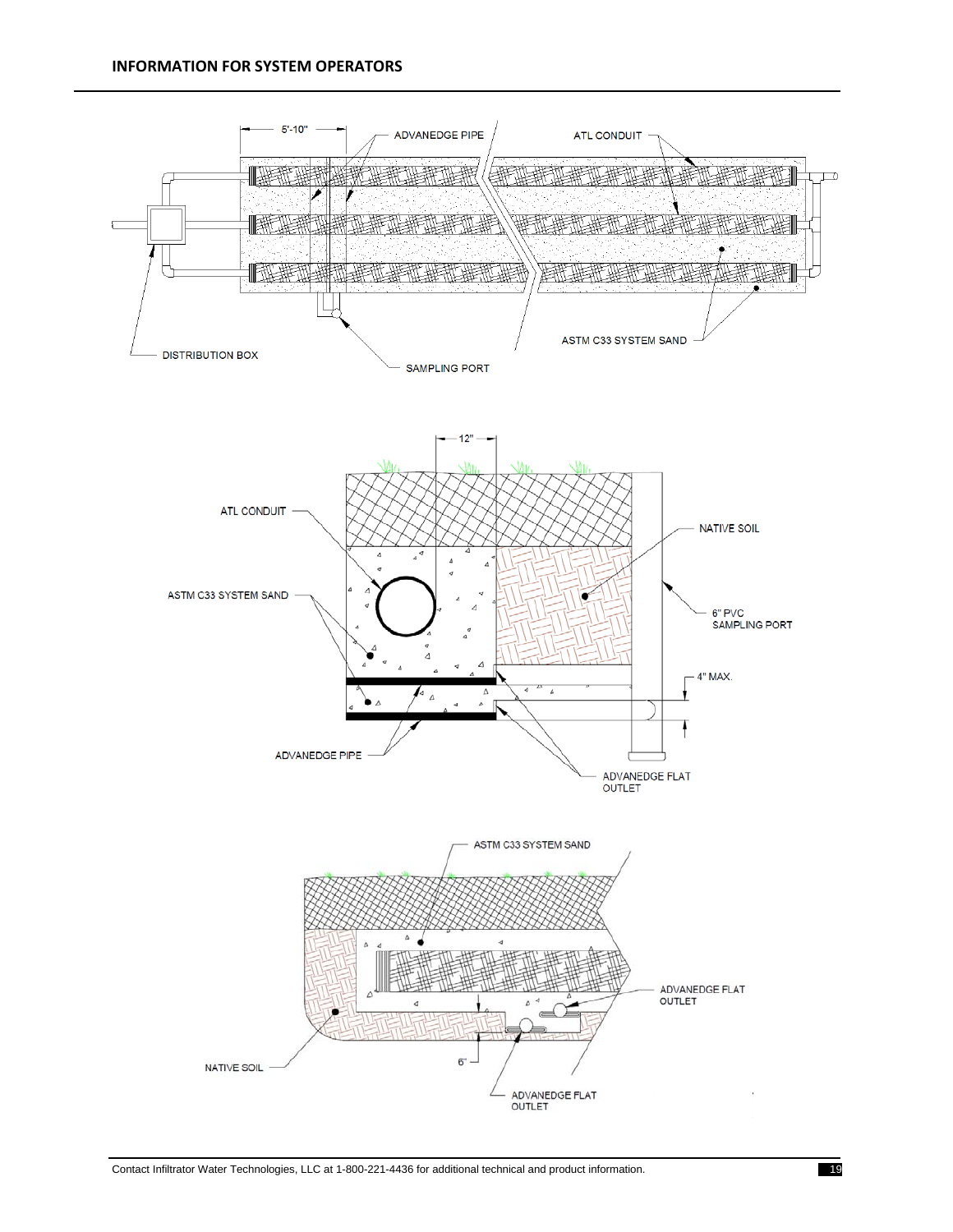## **Before You Begin**

These installation instructions are for the Infiltrator ATL System in Virginia. Infiltrator ATL Systems may only be installed according to this manual, the latest version of the Sewage Handling and Disposal Regulations (12 VAC 5‐610) and/or Alternative Onsite Sewage System Regulations (12 VAC 5‐613), and local health department requirements.

If unsure of the installation requirements for a site, contact your local health department. If unsure of the use of the Infiltrator ATL System, contact Infiltrator Water Technologies, LLC. The soil and site evaluation and the design of the onsite system must be reviewed, and a construction permit obtained from the local health department before installation.

#### **Materials and Equipment Needed**

- □ Infiltrator ATL System conduits
- □ System sand
- $\Box$  PVC pipe and couplings
- Backhoe
- □ Laser, transit or level
- $\Box$  Shovel and rake
- $\Box$  4-inch inspection port and cap
- $\Box$  Endcaps
- $\Box$  Infiltrator ATL System conduit internal pipe couplers
- **Tape measure**

#### **Common practices shall apply to the installation of the Infiltrator ATL System. These include, but are not limited to:**

- $\Box$  avoid soil compaction on the infiltrative surface area, including all areas downslope of a sloped system;
- $\Box$  use a tracked vehicle for material installation;
- $\Box$  avoid installation during wet periods; and
- $\Box$  install the Infiltrator ATL System conduit and system sand on the same day that the system footprint is excavated/exposed.

## **Excavating and Preparing the Site**

NOTE: The Infiltrator ATL System may not be installed during periods when the soil is sufficiently wet to *exceed its plastic limit, as this causes machinery to smear the soil.* 

- 1. Stake out the locations of tank(s), pipes, conduit rows, and corners of the system to be tilled/excavated, per engineer design. Set the elevations as shown on the approved plan. [Note: The proper elevation of solid PVC header line going to each Infiltrator ATL conduit row should be determined to ensure compliance with the required system bottom depth as shown on the approved permit. This height may vary dependent on system height and configuration used.]
- 2. Install sedimentation and erosion control measures.

*NOTE: The installation of temporary drainage swales/berms (surface diversions) may be necessary to protect the site during rainfall events.*

3. Excavate the bed area or till the ground as per the design.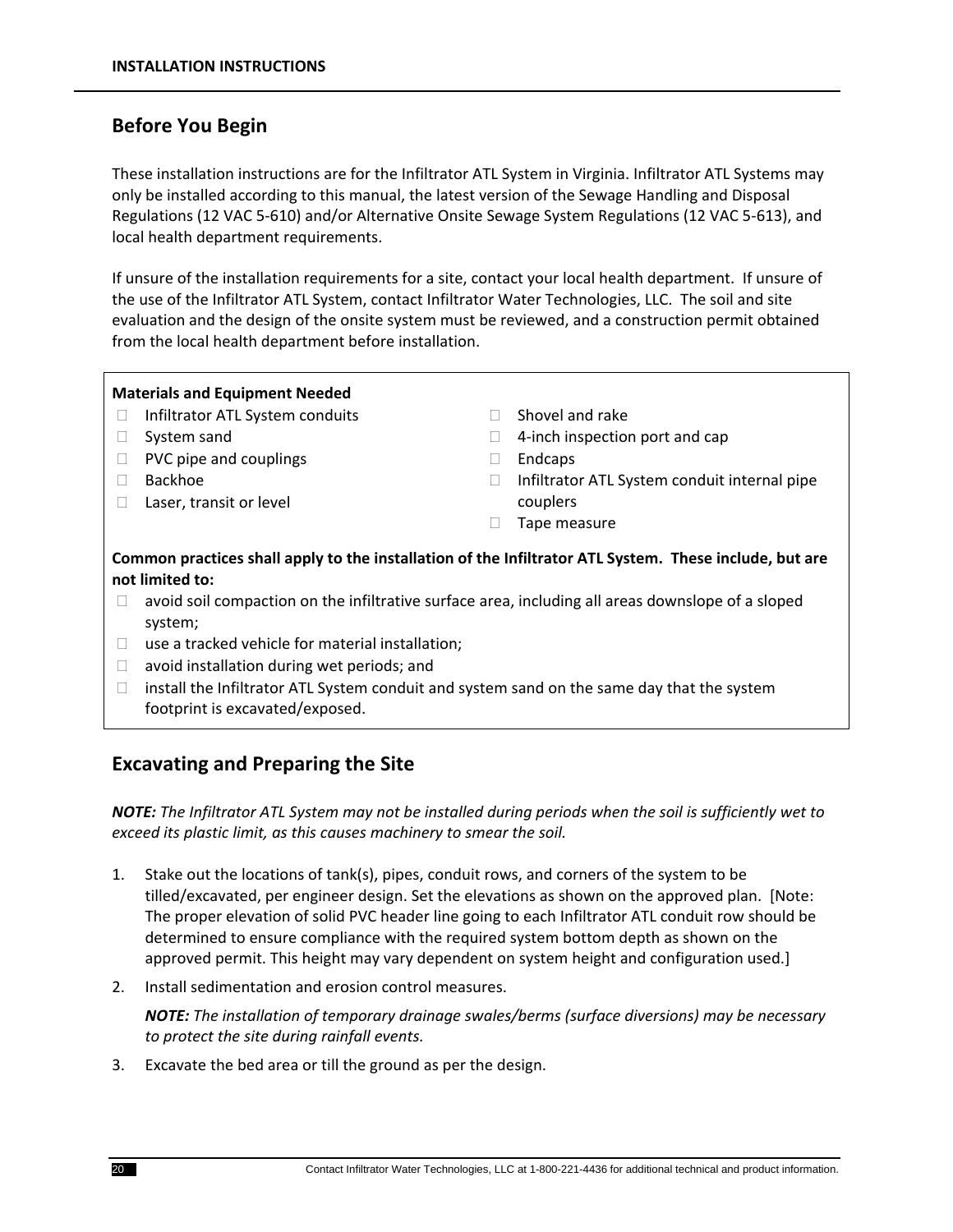4. Rake the bed bottom and sides (when applicable) if smearing has occurred during excavation. Remove large stones and protruding roots.

NOTE: Smearing does not occur in sandy soils, so raking is not necessary. In fine textured soils (silts *and clays), avoid walking on the excavation bottom to prevent compaction and loss of soil structure.*

- 5. Verify that the bed area is at the proper slope from side-to-side and from end-to-end using a level, transit, or laser.
- 6. Excavate and install collection component of sampling system if included in system design.

## **Installing the System**

- 1. Install the system sand basal layer over the entire Infiltrator ATL System area as per design. System sand should be leveled and stabilized prior to introduction of the Infiltrator ATL conduit. Installer should retain records certifying that system sand meets ASTM C‐33 requirements.
- 2. Remove plastic stretch wrap from Infiltrator ATL conduits.
- 3. Place Infiltrator ATL conduits on the surface of the system sand in the configuration shown on the system design. Using the provided 4‐inch‐diameter internal pipe couplings, connect the Infiltrator ATL conduits end‐to‐end to create rows of the required length.
- 4. Infiltrator ATL conduit shall be installed level. A laser level or transit is recommended to ensure proper alignment.
- 5. Infiltrator ATL conduit rows shall be:
	- installed on a level plane with one another;
	- be installed parallel to any contours; and
	- be separated by a minimum of 12 inches of system sand.
- 6. Install a cap on the end of each Infiltrator ATL conduit row that is not connected with piping.
- 7. Once the Infiltrator ATL conduit is placed on the surface of the system sand and distribution piping is connected to the conduits per design, additional system sand shall be ladled between and to the top of each of the Infiltrator ATL conduit rows. System sand shall also be installed on each side and at each end of the backfilled Infiltrator ATL conduit rows, per the design. This additional system sand shall be stabilized.

## **Installing Observation/Monitoring Ports**

If observation or monitoring ports are specified in the system design:

- 1. Cut a 6‐inch PVC pipe to the desired length, ensuring the pipe will extend a minimum of 6 inches above final grade.
- 2. Drill a minimum of ten  $\frac{1}{4}$ " to  $\frac{1}{2}$ " holes within  $\frac{1}{2}$  to 6 inches of the bottom of the pipe, and wrap the bottom end of the pipe in filter fabric..
- 3. Install the monitoring pipe at the appropriate location, based on site conditions, and ensure the bottom of the pipe is at the bottom of the system sand footprint (at the system sand/native soil interface).
- 4. Install a removable, water‐tight, secure cover cap.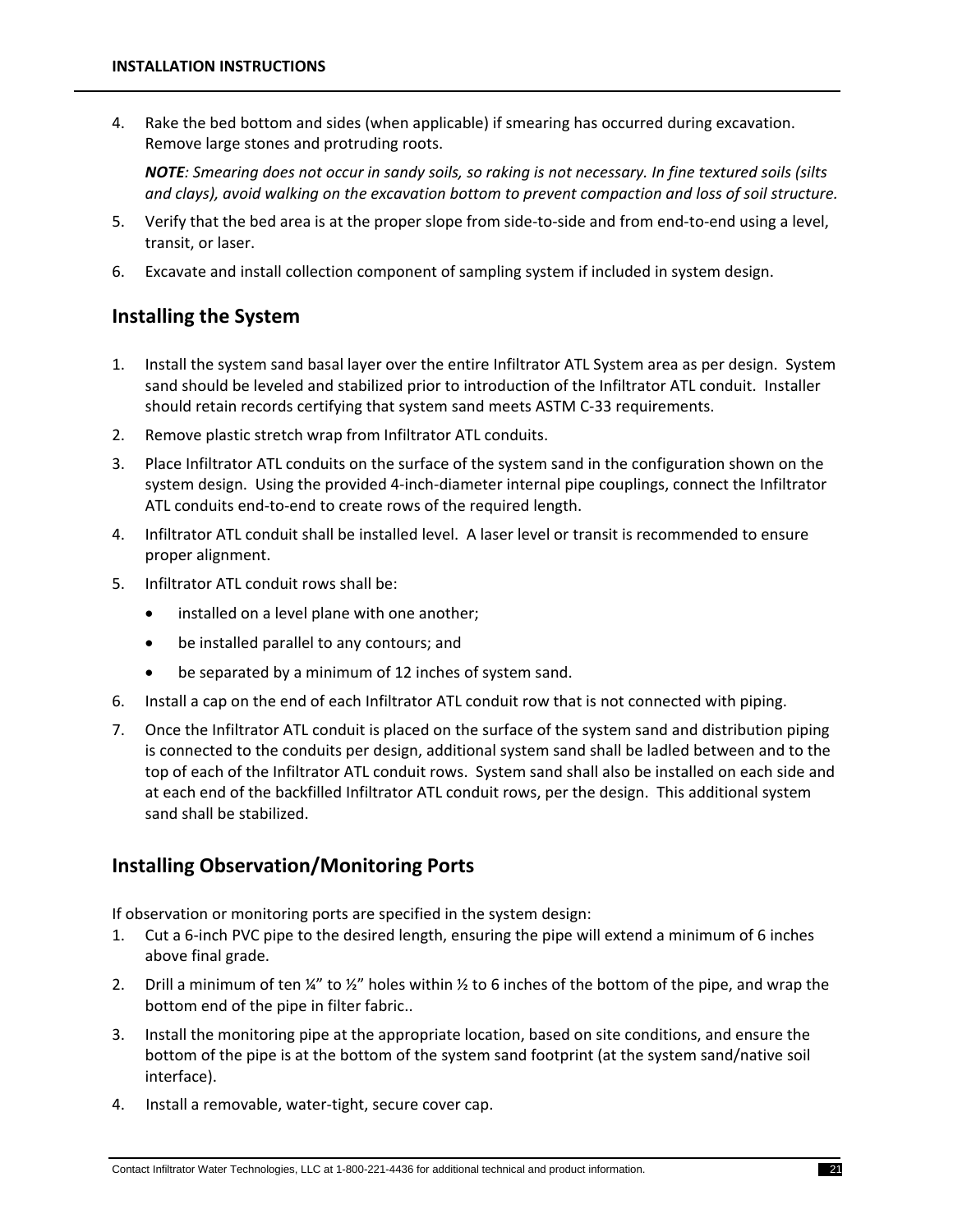## **Covering the System**

*NOTE: Before backfilling, the system shall be inspected and approved by a representative of the local health department, as required by the Sewage Handling and Disposal Regulations (12 VAC 5‐610) and/or Alternative Onsite Sewage System Regulations (12 VAC 5‐613) and in compliance with local ordinances and procedures.*

- 1. Material placed around the system sand and atop the Infiltrator ATL conduit may be additional system sand or material meeting the Sewage Handling and Disposal Regulations (12VAC5‐610) requirements. However, the final 6 inches placed atop or adjacent to the Infiltrator ATL System shall be comprised of material that will sustain plant growth.
- 2. Backfill the bed by pushing material over the Infiltrator ATL System. It is best to mound several extra inches of soil over the finish grade to allow for settling. This also ensures that runoff is diverted away from the system.

*Note: Do not drive over the system while backfilling in sand.*

3. After the system is covered, the site should be seeded or sodded to prevent erosion.

NOTE: If the system is for new home construction, it is important to leave marking stakes along the boundary of the system. This will notify contractors of the system location so they will not cross it with *equipment or vehicles.*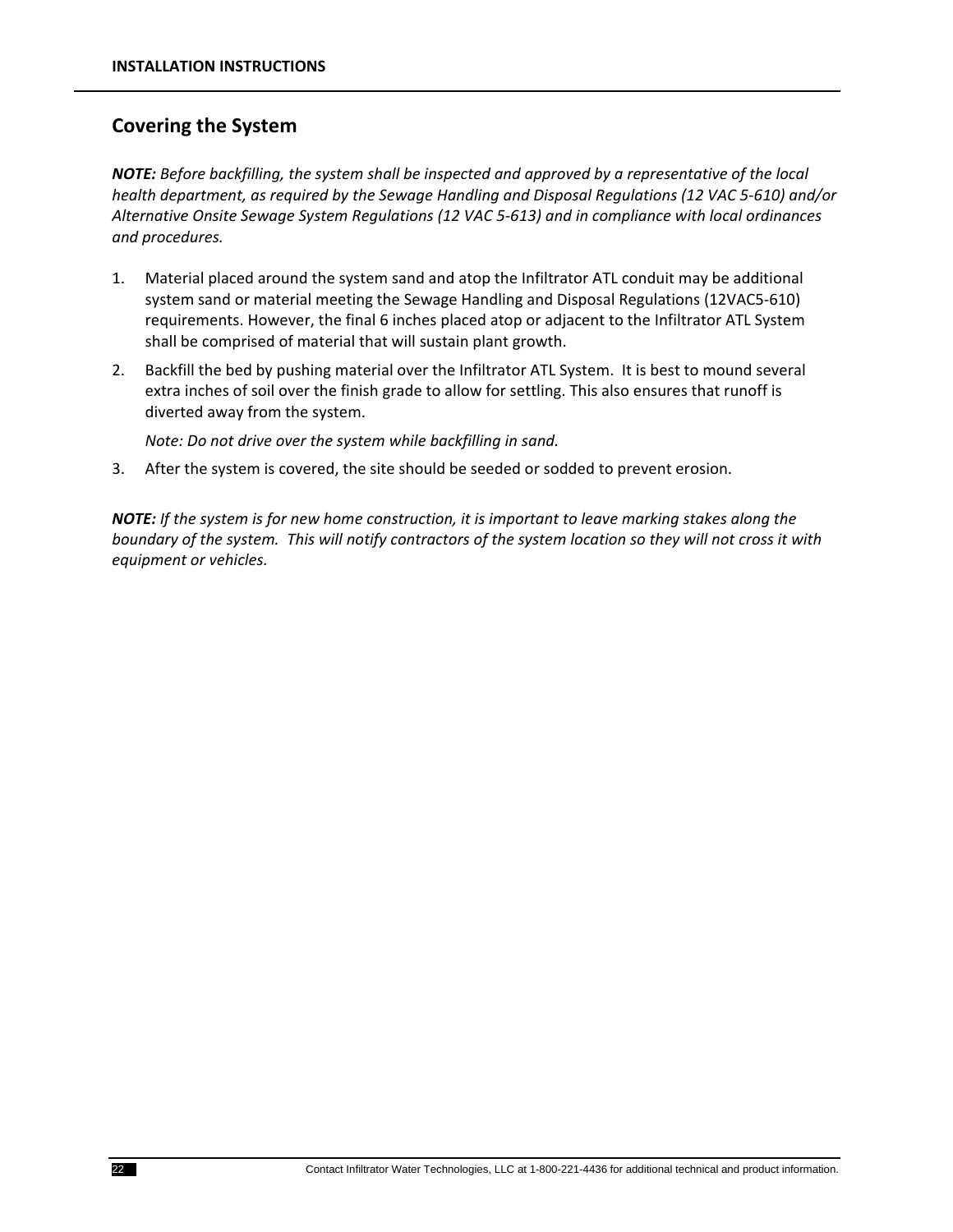#### **VIRGINIA SITE-SPECIFIC DESIGN FORM**

| <u> 1999 - John Harry Harry Harry Harry Harry Harry Harry Harry Harry Harry Harry Harry Harry Harry Harry Harry</u> |  |
|---------------------------------------------------------------------------------------------------------------------|--|
|                                                                                                                     |  |
|                                                                                                                     |  |
|                                                                                                                     |  |

Site Layout